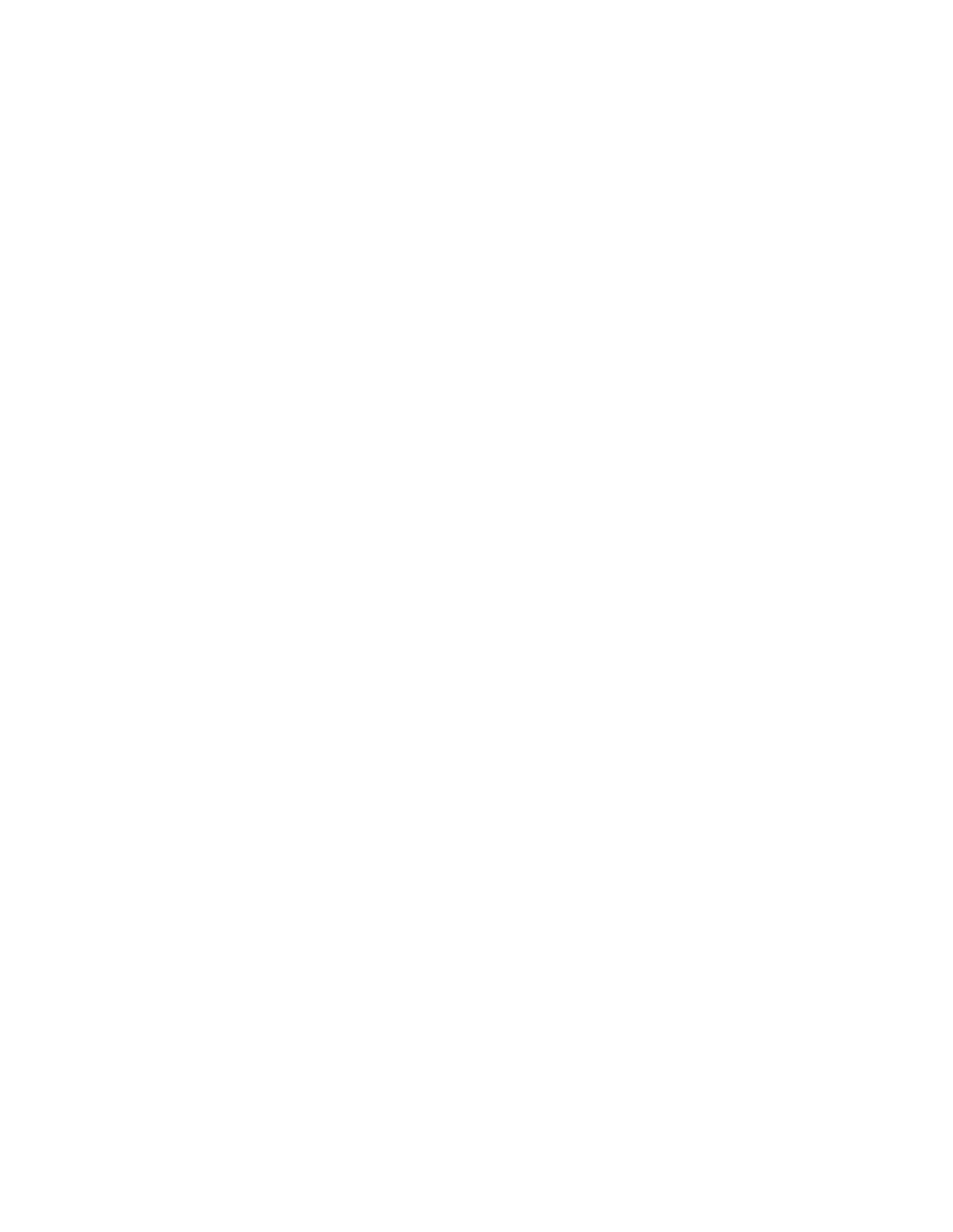# **CITY BEAUTIFICATION BOARD 2016 AWARDS**

The Thomas Center Spanish Court and Long Gallery

April 27, 2016

302 Northeast 6th Avenue Gainesville, Florida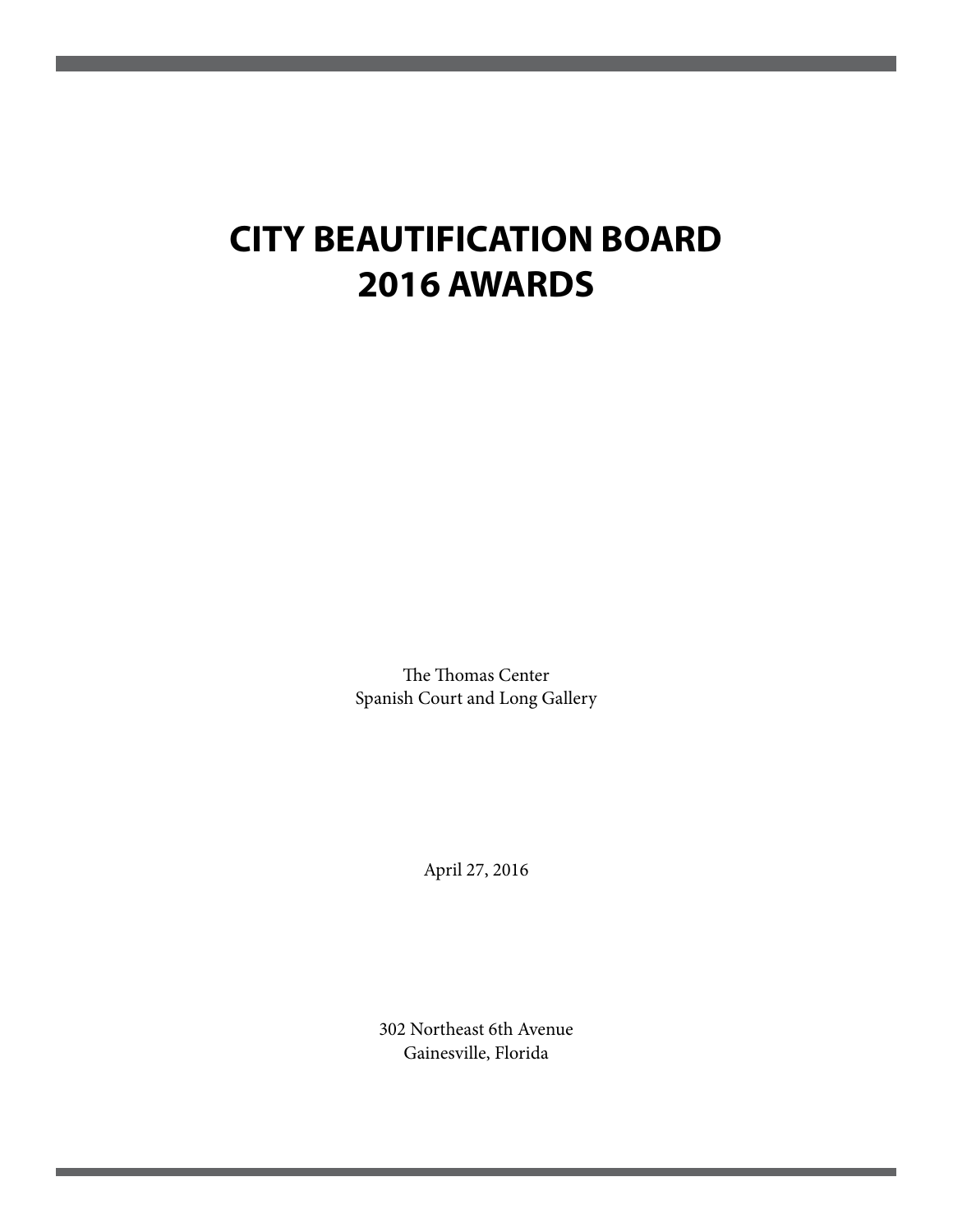# **COMMISSION OF THE CITY OF GAINESVILLE**

Ed Braddy, *Mayor* Harvey Budd Craig Carter Todd Chase Charles Goston Hellen Warren Randy Wells

### **CITY OF GAINESVILLE**

Anthony Lyons, *Interim City Manager* Fredrick Murry, *Assistant City Manager* Paul Folkers, *Assistant City Manager* Ralph Hilliard, *Planning Manager* Earline Luhrman, *Urban Forestry Inspector, City Beautification Board Liaison*  Jessica Gonzalez, *Intern* 

Assisting with the program: Bedez Massey, *Planner* Ella Bernhardt Brooks, *Staff Assistant*  Sally Wazny, *Program Coordinator*  Denese Wethy, *Staff Assistant*  Erica Chatman, *Facilities Coordinator*  Mark Siburt, *City Arborist*  John Weber, *Parks Operations Manager*

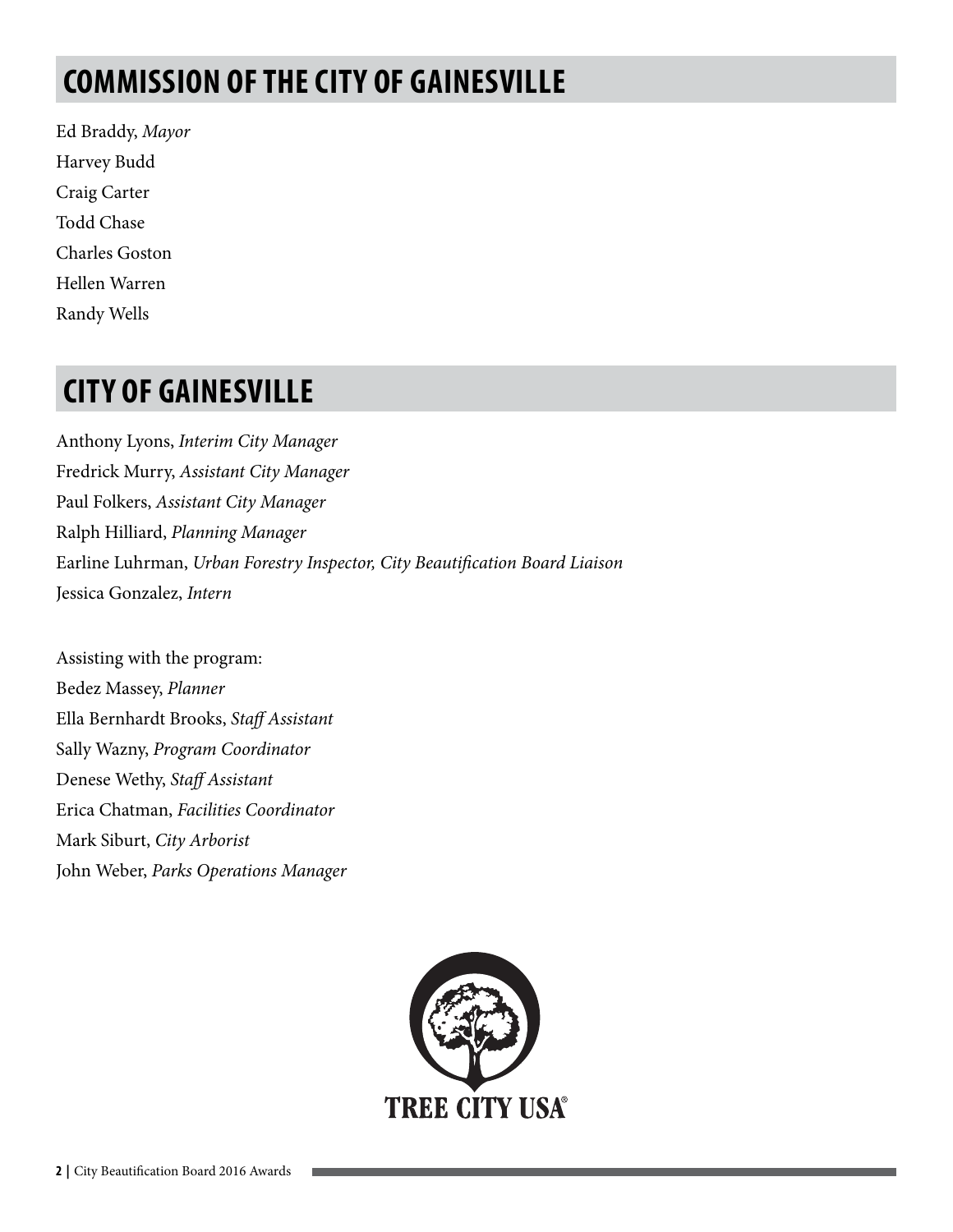# **CITY BEAUTIFICATION BOARD, 2016**

Tricia Peddicord, *Chair* Anita Spring, *Co-chair* Lissa Campbell, *Secretary* Jessica Gonzalez, *Intern* Michael Aquilia Adam Boudreaux Kimberly Buchholz

Fletcher Crowe Mary Held Kathryn Horter Jeffrey Knee Karla Shopoff Jabari Taylor Claudia Weeks

# **CITY BEAUTIFICATION BOARD PROJECTS**

#### **EVENTS**

Florida Arbor Day Beautification Awards Urban Forestry Workshop **DESIGN GUIDELINES AND WORKSHOPS** Comprehensive Civic Design Program Gateway Corridor Study Roadway Lighting Standards Median Guidelines Study cbb.cityofgainesvill.org

# **ACKNOWLEDGEMENTS**

Music: *Vic Donnell* Wine donated by: *Gaston's Tree Service*  Catering: *Publix West*  Plants: *Park, Recreation and Cultural Affairs*  Printed Program: *Renaissance Printers*  Presenting of the Awards: *Ralph Hilliard*

Award Narratives: *Fletcher Crowe (editor)*  Cover Photos: *Jeff Knee and Awardees* Layout and Design: *Tracy Bryant*  Floral Design: *The Four Seasons Garden Club* Spoken Program: *Anita Spring*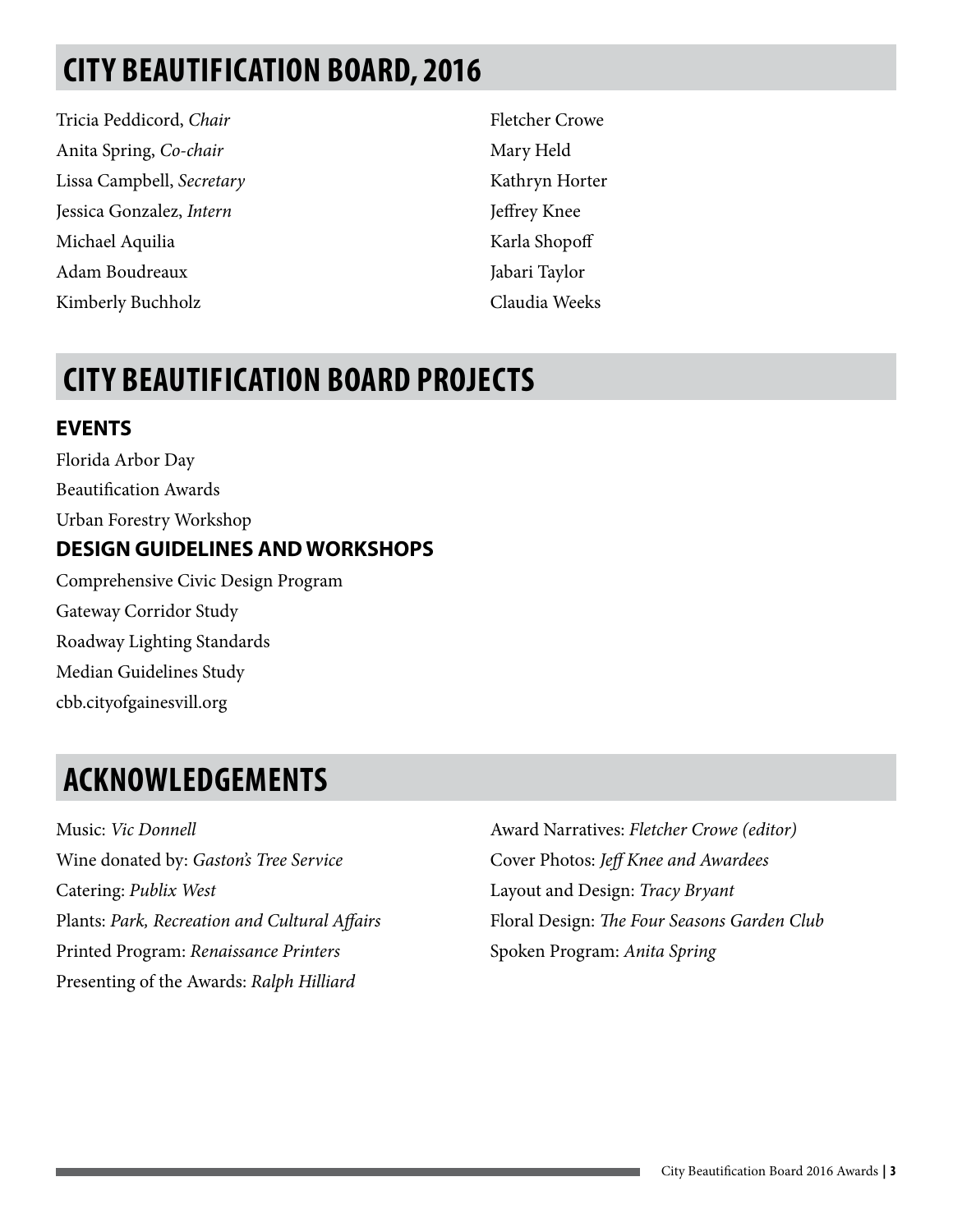# **CITY BEAUTIFICATION BOARD PLANTINGS**

#### **ARBOR DAY PARKS & PLANTINGS**

- **2016:** Matheson History Museum and Sweetwater Branch Creek (64 trees) Dedication of a 100 year old Date Palm to Earline Luhrman, Urban Forestry Inspector
- **2015:** Gainesville Police Department and Fred Cone Park (62 trees)

#### **2014: 30th Year of Gainesville as Tree City, USA**

Arbor Day (60 trees planted at Depot Park and South Main Street (63 trees)

- **2013:** City of Gainesville / Alachua County Senior Recreation Center (58 trees)
- **2012:** Thomas Center, University Avenue & Evergreen Cemetery (56 trees)

**2011:** Ironwood Golf Course (54 trees)

- **2010:** Kirby Smith Center and City Hall (52 trees)
- 2009: 25<sup>th</sup> year of Gainesville as Tree City, USA (total: 61 trees: A.N.N.E. Park (13 trees); Gainesville Technology Enterprise Center (25 trees); Girl Scout Park (Kiwanis Park) (10 trees); Matheson Center (1 Liberty American elm); SE 7th Street (10 trees); Thomas Center (2 trees)
- **2008:** Green Tree Park: Kiwanis Challenge Playground (48 trees)
- **2007:** Evergreen Cemetery (46 trees)
- **2006:** Roper Park, Thomas Center, Sweetwater Creek (44 trees)
- **2005:** Westside Park (42 trees)
- **2004:** Eastside Recreation Center at Cone Park (40 trees)
- **2003:** Cedar Grove Park (38 trees)
- **2002**: Westside Park (36 trees)
- **2001:** Sun Center Elms (downtown, 8 trees)
- **2000:** Waldo Road Beautification Grant (206 trees)
- **1999:** Northwest 13th Street Streetscape (live oaks in tree wells)
- **1998:** West University "Oaks on the Avenue" (6th-12th Streets) (20 trees)
- **1997:** "Anti-Arbor Day" to remove invasive tallow trees
- **1996:** East University "Oaks on the Avenue" (3rd-9th Streets) (20 trees)
- **1995:** East University "Oaks on the Avenue" (9th Street- Waldo Road)(20 trees)
- **1984 to 1994:** Downtown Plaza Ceremonies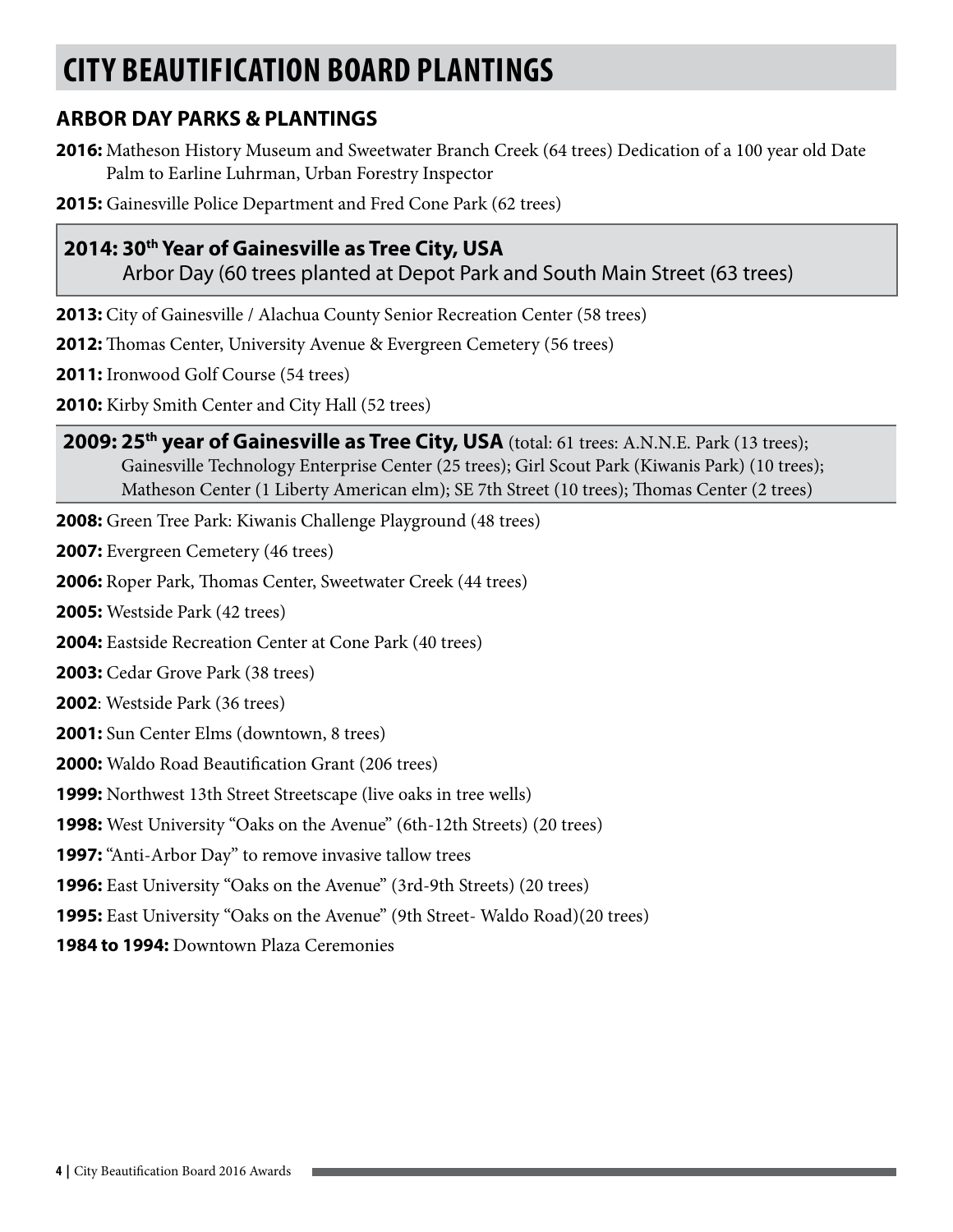# **THE AWARDS**

The annual City Beautification Awards recognize excellence in a variety of design categories. The awards highlight projects of outstanding aesthetic and artistic appeal. Projects are evaluated for originality, innovation, and creativity, as well as for their sustainability, maintenance and use of serviceable materials. An award-winning site must exhibit appropriate land utilization, effective planning, compatibility with the area and screening of unsightly views. All projects must meet applicable building and landscaping codes. Each

must result in the improvement of the area, property or neighborhood.

Award-winning projects reflect the commitment of many individuals to excellence in design. Owners, managers, architects, landscape architects, engineers, designers and others have contributed to these prize-winning projects. The City Beautification Board salutes those who have made a significant contribution to our community through each outstanding project.

### **THE PROGRAM**

**Convocation:** *Earline Luhrman, Urban Forestry Inspector*  **Welcome:** *Anita Spring, City Beautification Board Co-Chair* **Presentation of Awards by City Beautification Board Members:**  Introduction of Categories: *Tricia Peddicord* Outstanding Individual Award – John Fleming: *Jabari Taylor* Outstanding Individual Award – Dr. Theresa Beachy: *Tricia Peddicord* Outstanding Group Award: *Lissa Campbell* Restoration and Adaptive Reuse: *Fletcher Crowe* Institutional Facilities: *Claudia Weeks and Adam Boudreaux* Apartments: *Kathryn Horter and Jabari Taylor*  Commercial and Retail Businesses: *Lissa Campbell*  Environmental Enhancements: *Jessica Gonzalez and Karla Shopoff*  Public Spaces: *Jeff Knee and Mary Held* Uniquely Gainesville: *Michael Aquilia* Outstanding Institution Award: *Tricia Peddicord*  Outstanding Environmental Award: *Anita Spring*  **Closing Remarks:** *Anita Spring*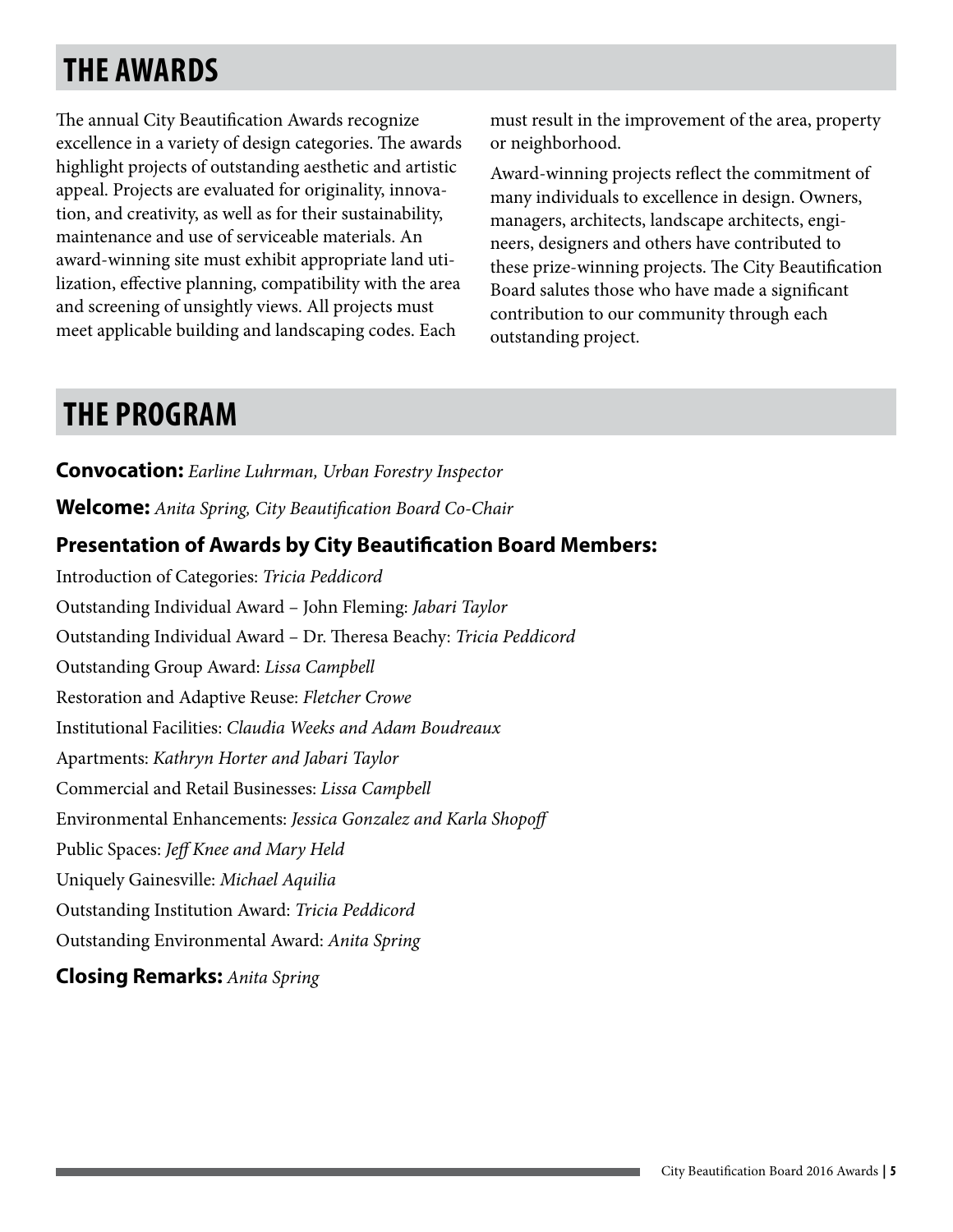### **OUTSTANDING INDIVIDUAL AWARDS**

### **John L. Fleming**



John Fleming is the managing member of Trimark Properties (and several other real estate holding companies), who concentrates on the revitalization of University Heights, the area just east of the University of Florida campus. Founded in 1992, Trimark Properties has restored over sixty historic homes, duplexes, and office

buildings in that neighborhood, and has completed over twenty new boutique-style housing developments.

John oversees each project with an eye for overall design, compatibility with the surrounding environment, and longterm viability. For Trimark Properties, the landscaping, hardscaping, and general outdoor space are as crucial in the overall development as the building's architecture. This dedication to their properties has earned Trimark Properties over thirty-five City of Gainesville Beautification Awards since 1995.

John Fleming finds it a great honor to help preserve the area's history by renovating historic buildings so they can last into the future. John and Trimark Properties have been instrumental over the years in revitalizing a once

much-ignored area of downtown Gainesville. Originally known for the ability to manage historic infill projects, Trimark Properties has moved beyond their original scope: the company has now completed projects in a variety of architectural styles, as well as commercial renovations and new Class A+ office space.

John Fleming is one of the most prominent advocates of Innovation Square, where Trimark Properties is the second-largest landowner. Over the last twenty-four years, John has had a hand in a myriad of projects that have helped preserve Gainesville's character. Never satisfied with past accomplishments, John feels that Gainesville is just really getting started. "Gainesville has so much to offer: a rich history, diverse culture, nationally-ranked sports teams, a vibrant and growing downtown, and a neverending supply of entrepreneurism and youthful spirit," John has stated.

Perhaps Trimark's most significant accomplishments under John's leadership are the Public/Private Partnerships (PPPs) that have been formed between Trimark Properties and various departments within the City of Gainesville and the University.

A 1989 graduate of the University of Florida, John Fleming has served on numerous boards and committees over the years. These include: the Chamber of Commerce, the Council for Economic Outreach, the College Park/ University Heights Advisory Board, the recent Blue Ribbon Task Force, the Gateway Bank, and Cornerstone Academy.

We honor John Fleming and Trimark for years of effort to improve the appeal and quality of life in downtown Gainesville.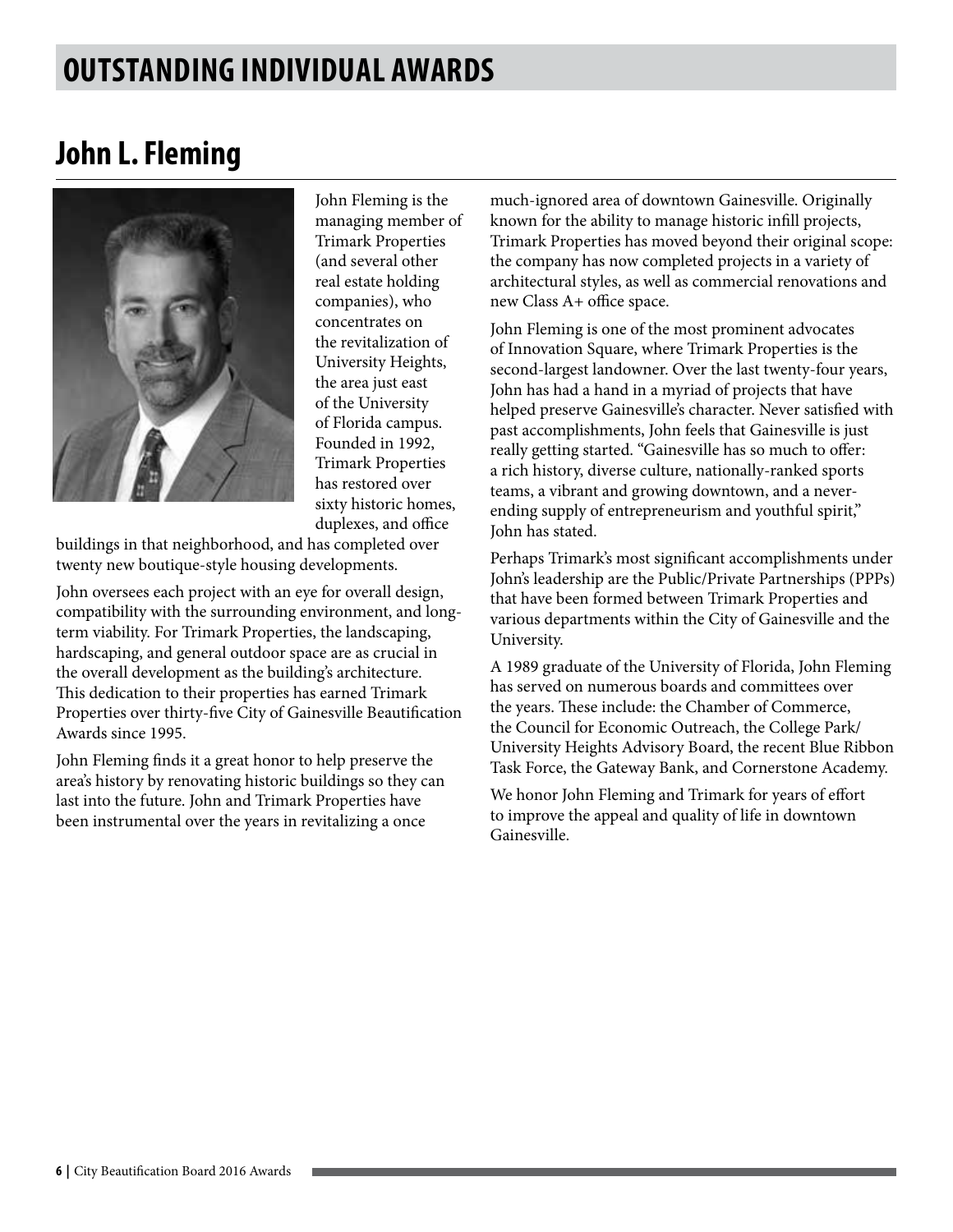### **Dr. Theresa Beachy**



Dr. Theresa Beachy is the Executive Director of the Peaceful Paths Domestic Abuse Network, the certified domestic violence center serving Alachua, Bradford, and Union counties.

Theresa came to Gainesville in 1989 from Sarasota to attend the University of Florida, where she obtained a Bachelor of Arts in Political Science (1991), a Masters of Education (1992), and a PhD in Educational Leadership, Policy and Foundations (2000). From 1992-2000, she pursued a career in education, working in rural and atrisk programs. She taught high school social studies in rural Hardee County, FL, and from 1993-2000 she was the principal at a wilderness education program for at-risk boys located in the Ocala National Forest.

Theresa Beachy serves on the boards for the Florida Coalition Against Domestic Violence, the North Central Florida Coalition for the Homeless and Hungry, and the Vestry of Holy Trinity Episcopal Church. She is a Rotarian and a member of the Gainesville Woman's Club. She is involved in numerous local community projects that address family violence, homelessness, and social justice.

Theresa Beachy has a passion for social change work that creates advocacy for issues related to violence against women and promotes the feminist philosophy. But her greatest joy is her son, Nate, with whom she enjoys the Gainesville community and the Florida lifestyle, along with her husband, Don.

As the Executive Director of the Peaceful Paths Domestic Abuse Network, Dr. Beachy has overseen the design and

construction of the Dutton-Schilling Housing Campus for Peaceful Paths in northwest Gainesville, a residential housing campus for survivors of domestic violence and their children.

Beginning with a generous gift of \$1 million in 2011, the staff and Board of Peaceful Paths planned an ambitious project on a 16-acre parcel of undeveloped land. Using the natural landscape as a backdrop, the Campus now includes a large dormitory building, three duplex apartment buildings, and a donation center. Plans for the facility provided for both the safety and security of residents by creating large lighted areas and walkways with gates and fencing for privacy. The building style and colors were chosen to compliment the adjacent outreach offices for the agency and ties the two properties together seamlessly.

The Campus is a model in the state for housing projects for vulnerable populations. The design has been recognized by the state granting agency as being the best of the eleven projects awarded funding in 2013 in terms of scope, cost and incorporation of design and purpose principles. The physical plant is highly efficient, easy to maintain, and the entire project was completed for \$4 million, making it replicable in other similar sized areas.

The Campus includes temporary and long-term housing that incorporates a playground, two attractive gated entrances for security, a large retention pond ringed with existing and planted trees, and a sign lighted and landscaped for street appeal. Accessibility for all residents was paramount, since both heavy foot and bicycle traffic are common, so sidewalks and lighting were critical. The overall effect is very positive.

This project will have an immediate and lasting impact on hundreds of families and individuals in our community by providing a space for safety and healing. Using stateof-the-art surveillance, fencing, and gates, the Campus offers higher security than previous locations, and provides excellent access to public transportation and local resources.

The architect for the project was Ricardo Cavallino and Associates of Gainesville, and the civil engineer was Sergio Reyes of Eng, Denman and Associates, also of Gainesville. The building construction contractor was BBI Construction of Gainesville. Gainesville Landscape Contractors completed landscape design.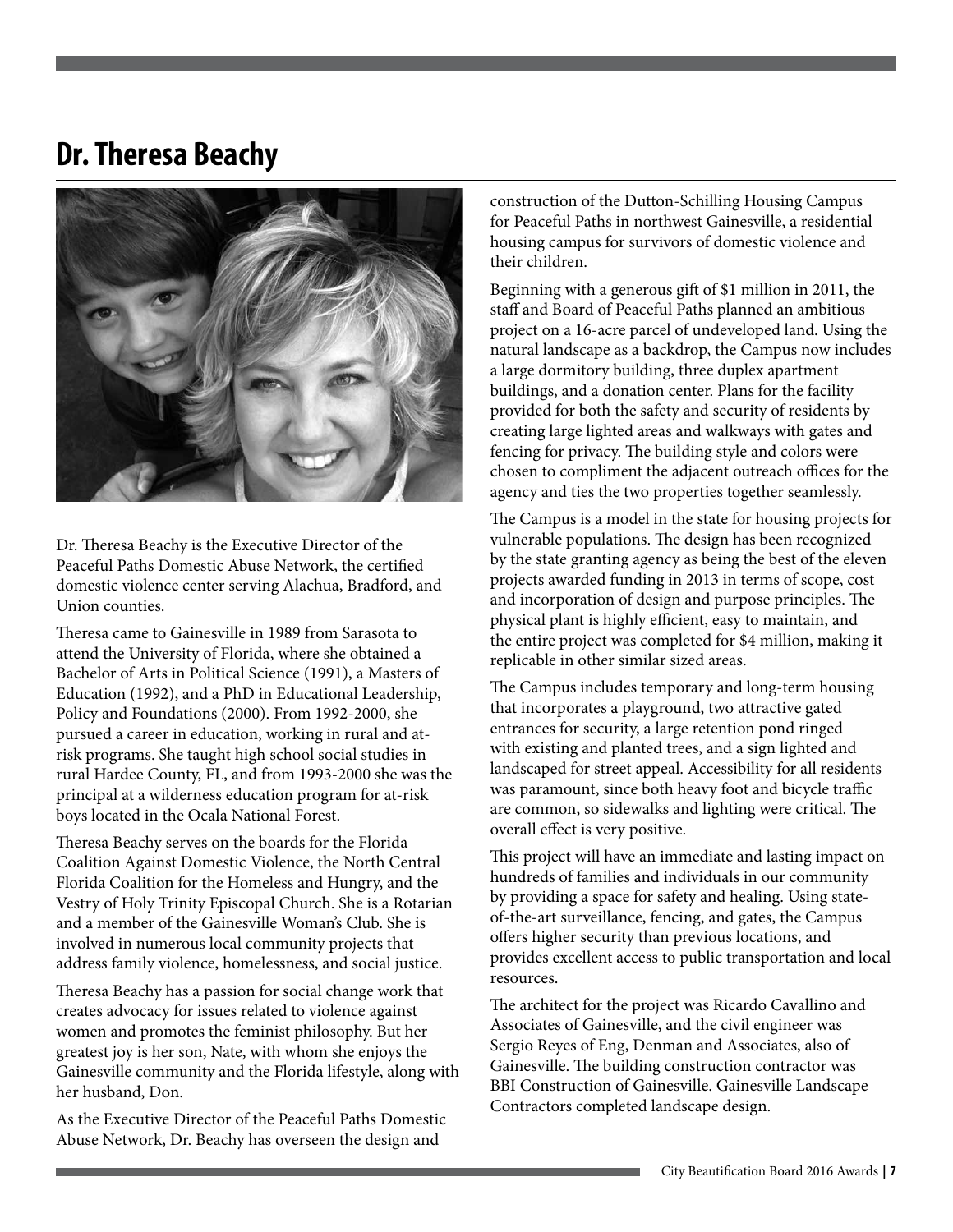#### **Gainesville Woman's Club** | 2809 W University Ave

In the spring of 1903, upon hearing that small clubs in the state had formed a Florida Federation, a group of Gainesville women formed their own club. The Gainesville women chose the name Twentieth Century Club to express their hopes for a new century of growth in their small town of 4,500. One of their earliest goals was fostering the development of a public library, in 1917, and with help from the Carnegie Foundation, the Alachua County Public Library System was born. The Gainesville Woman's Club continues with this tradition, volunteering and fundraising for the betterment of our community.

Two clubhouses have been built and paid for by club members. The 1921 clubhouse was moved in 1960 to become the Gainesville Community Playhouse. The current clubhouse on West University Avenue was completed in 1961, and the club name was changed to Gainesville Woman's Club. The colonial style clubhouse, designed by architect, Arthur Lee Campbell, sat on five acres and was the first grand building one saw when entering Gainesville from the west and the last upon leaving Gainesville from the east.

With funds from the sale of Gainesville Woman's Club cookbooks, Mrs. William Arnett had the paving in front of the building and curbing by the kitchen completed. In 1966-1967, the bronze letters on the front of the building were purchased and placed by club members.

Following the clubhouse construction, several of the GWC leaders had a special interest in outdoor gardening and a love for beautification and landscaping. Mrs. A. W. Fletcher added a Conservation Garden of native plants to the grounds. Because of her interest in planting native species, a magnificent live oak has been preserved and maintained by the club facility chair, Joan Van Winkle. The tree stands on the northwest corner of the property.

In 2013, this tree was designated a Heritage Tree. The live oak measures 264" (22 feet) in circumference and is 60 feet tall. The City of Gainesville awarded the tree a plaque, which was presented to the Gainesville Woman's Club by Earline Luhrman and Mark Siburt. The plaque reads:

The City of Gainesville commends with great praise Gainesville Woman's Club for their commitment to preserving the magnificent tree "Twentieth Century Live Oak," *Quercus virginiana*. Dedicated on April 1, 2013.

In keeping with the theme of the club's earlier leaders, Florida-friendly landscaping is still being used today at the Gainesville Woman's Club. A garden has been installed through a county program called SWAP (Save Water Add Plants), using native and drought-tolerant plants to the landscape.

We salute the Gainesville Woman's Club for their long dedication to improving the beauty of Gainesville.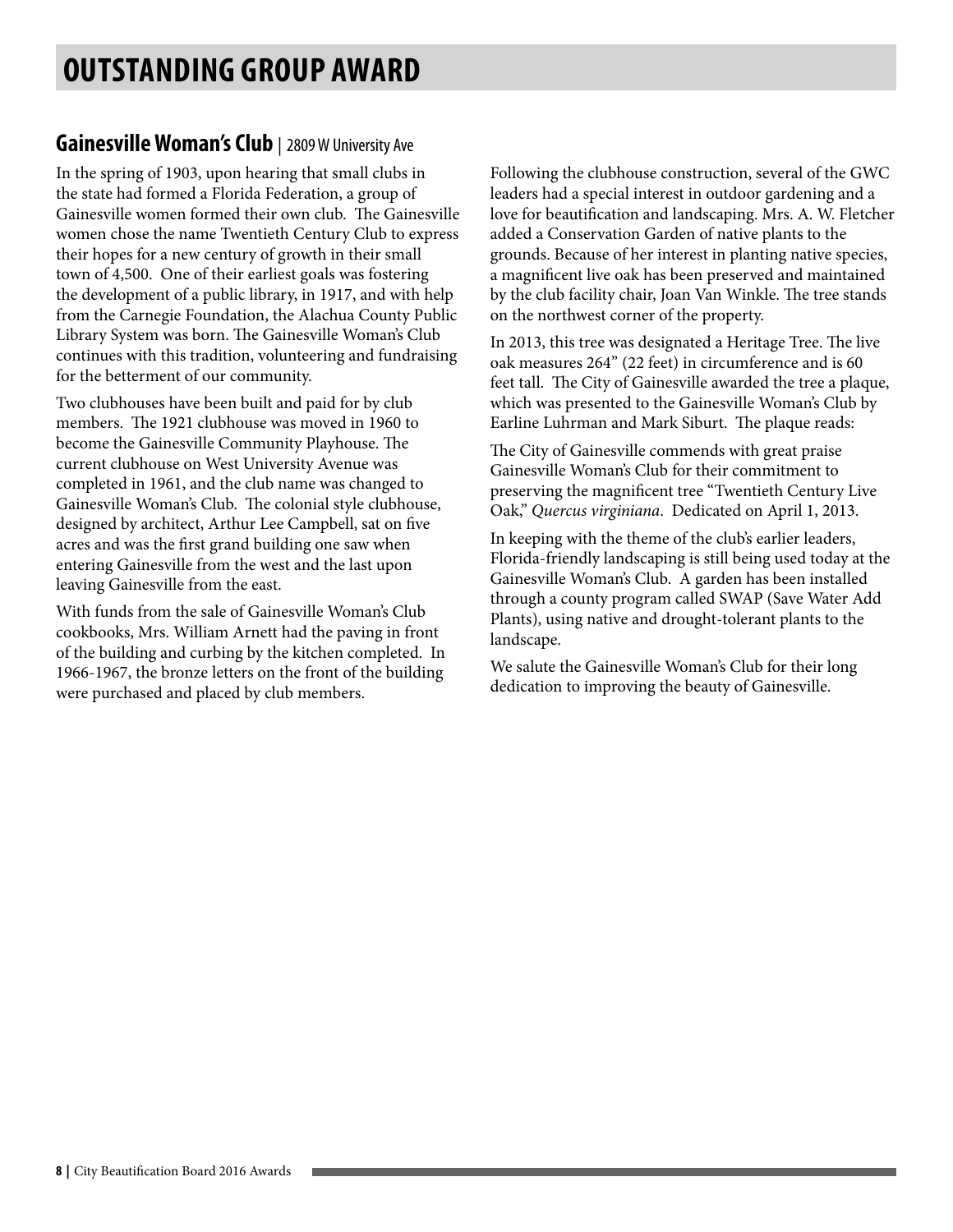# **RESTORATION AND ADAPTIVE REUSE**

### **Social Security Building** | 4562 NW 13th Street

The building that today houses the Social Security Administration on 13th St. has a long, colorful history. The building was first constructed in 1964 and opened as "Dub's", a club named for its owner James "Dub" Thomas; he ran it for 26 years, until 1990, the year he passed away. Over the years, numerous nationally-known entertainers played at Dub's, including Tom Petty, Bob Seger, Black Sabbath, The Righteous Brothers, and Molly Hatchet.

The Social Security Administration issued a request for office space in that part of Gainesville. Gene Rutherford and Beau Strickland, doing business as R&S Gainesville LLC, purchased the dilapidated property, hired Michael Penney, an architect of Titusville, and completely renovated and refurbished the 50 year-old property.

R&S owns a number of other properties in Florida leased to the Social Security Administration, and designed this

#### **Gainesville Plaza** | 2649 NW 13th Street

Gainesville Plaza is a newly redeveloped shopping center located along the busy corridor of NW 13th Street (US 441) in Gainesville. This property has been transformed from what was once a tired, unattractive shopping plaza into a vibrant, tasteful center featuring a diverse mix of national retailers.

This transformation began in 2014 with the addition of Burlington Coat Factory and Ross Dress for Less, which located in the space formerly occupied by Wal-Mart. As part of this addition, the landlord, Kite Realty Group, made a commitment to improve all the existing buildings by enhancing the exterior façades and storefronts.

In addition, parking lot improvements were made and a comprehensive landscaping plan was put in place featuring new palm trees, magnolia trees, and shrubs. Adding extra

#### **U14** | 1401 University Avenue

Just a stone's throw from University and 13th St., Gainesville's most prominent intersection, U14 is an adaptive-reuse development that has enhanced community street life by rehabilitating an old Presbyterian student center for use as a six-tenant restaurant building.

Demonstrating what is possible in saving older structures, the project has attracted quality eatery options without sacrificing building infrastructure capabilities, and has

office space to be similar to those other properties. R&S also purchased the adjacent property, Gator Aluminum, and hopes to renovate that property and lease it to the IRS.

The original structure had a number of different levels; the renovation gutted the entire interior and reduced the commercial space to one level. The building is Energy Star rated for energy conservation. Recycled materials were used throughout, and approved Florida vegetation was planted around the building.

Today what was once an eyesore on 13th St. services the needs of more than 300 residents a day, and affords an attractive example of reuse and renovation without destroying or razing our city's architectural heritage.

landscaping to enhance the site and substantial green space adds to the attractiveness of the property.

Tenants now include Burlington Coat Factory, Ross Dress for Less, and 2nd & Charles, a buy, sell, trade retailer of books, games, and audio devices, which was converted from Books-A-Million. In addition to these national tenants, the center is also home to several other national retailers.

The architect was MCG Architecture of Cleveland, Ohio, whose plan called for utilizing the existing structure in the redevelopment plan rather than wholesale demolition of earlier structures. Utilizing the existing structure in the redevelopment plan was a key factor in the attempt to reduce construction waste and lessen the impact on the site.

become a destination lunch, dinner and after-dinner location. We commend the owners for their initiative in rehabilitating existing buildings through adaptive reuse and maintaining continuity in our cityscape.

U14 has been transformed into a modern structure with big city commercial urbanism that reaches toward the street, pulling the public into its open boundaries and façades. Tenant visibility was maximized through the use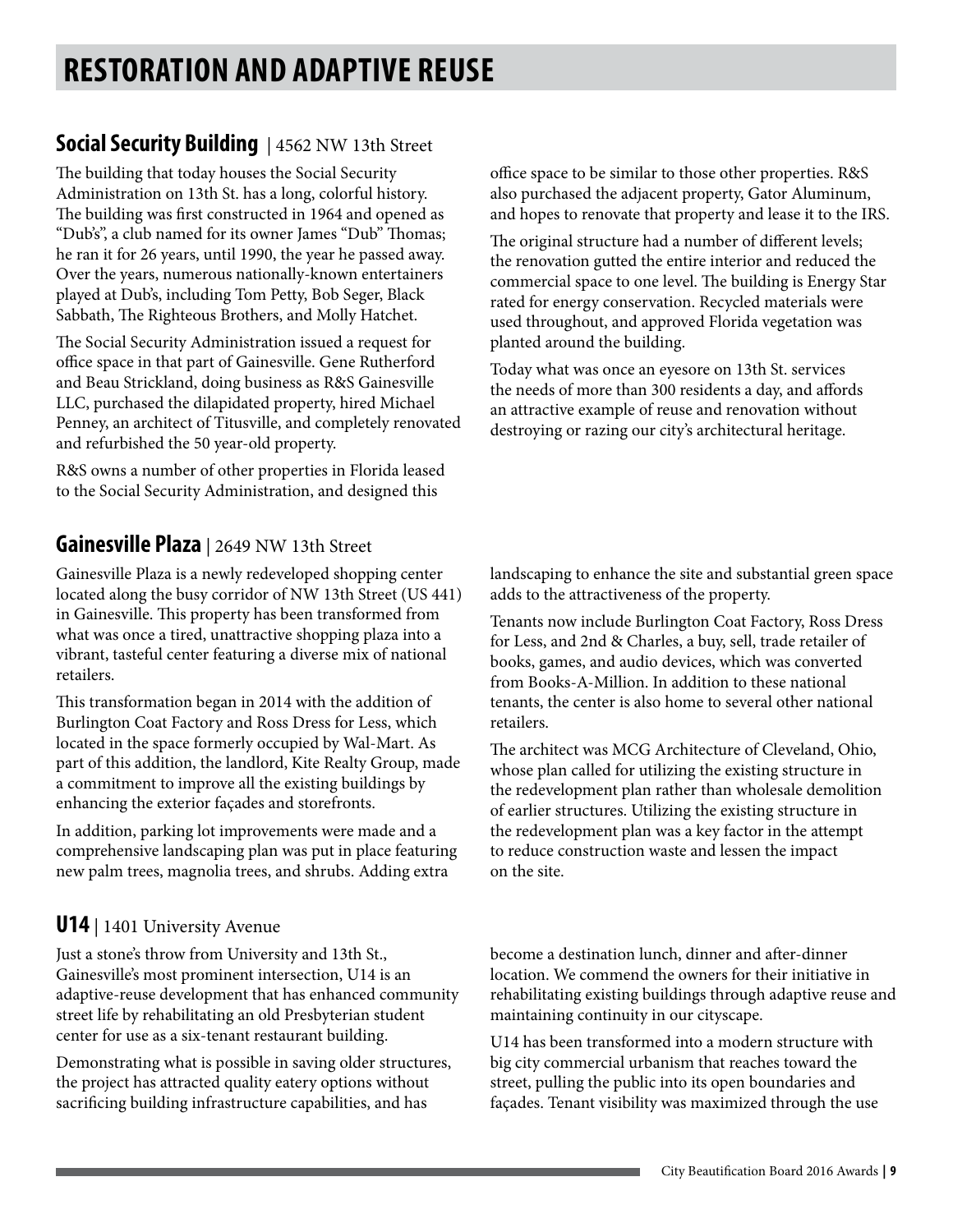of extensive storefronts, while providing canopy shading necessary for energy conservation, as well as sidewalk cafes. These elements were designed to utilize the historic spacing of structural supports and building volumes, even where new construction was woven into the old. The project received the maximum amount in award grants from the Community Redevelopment Agency, demonstrating its early appeal and buy-in from community leaders.

Brick pavers line the sidewalk cafes, which are delineated by custom steel fences and cedar rails. Within these are two prominent businesses: Burrito Brothers, a longtime Gainesville favorite; and Dough Religion / OoZoo Bar, a newcomer to Gainesville and the pilot testing ground for a

national concept. Other tenant spaces exist upstairs and on the ground floor. The upstairs tenant space boasts a deck view of University Avenue, which will further animate the property, making it a destination for quality dining and drinking options.

The architect for the project was Dura Architecture of Orange Park. Structural engineering was by Wayland Structural Engineering in Gainesville, and the MEP engineering team Powell and Hinkle, PA, of Orange Park, with civil engineering by George F. Young. The landscape architect was Buford Davis & Associates, Gainesville. The facility was built by Oelrich Construction.

### **INSTITUTIONAL FACILITIES**

#### **UF Infinity Hall** | 978 SW 2nd Avenue

Infinity Hall is a 312 bed living-learning community for University of Florida undergraduate students. Located at Innovation Square, Infinity Hall is the venture between UF, Signet Development, and the City of Gainesville to develop an innovative, creative, and technologically focused community east of SW 13th St. and south of University Ave.

Infinity Hall is an Entrepreneurial Living-Learning Community, and the first residential public-private partnership of its kind for the University. In addition to residential space, Infinity Hall has over 20,000 square feet of innovation and collaboration space for UF entrepreneurial students and UF program partners. Student learning objectives include: developing business plans; securing investors; making connections; marketing and outreach; and addressing legal issues. Partners colocated on the ground floor of Infinity Hall are: MADE@ UF; the Warrington Center for Entrepreneurship and Innovation; UF Fab Lab; mint STUDIO; Launchpad; and the Gainesville Development Academy.

The initial vision for Infinity Hall was created in 2011 by Innovation Square and UF, but the project was unable to move forward until the partnership with Signet was signed. Signet's expertise with public-private partnerships and student housing made for the perfect match. The University of Florida Department of Housing and Residence Education and Signet collaborated with the design team on the programming and design for the project. This collaborative process continued through construction until the project opened in the fall of 2015.

As part of the partnership, Signet funded, constructed, and now owns Infinity Hall. Signet manages operations of the facility; while the UF Department of Housing and Residence Education manages occupancy, rent collection, residence life staffing, desk operations, and programming.

Perkins+Will of Atlanta served as the architect for the project; and both Moses & Associates Engineering and Casseaux, Hewett & Walpole of Gainesville provided engineering services. Brasfield & Gorrie's Jacksonville office served as the general contractor.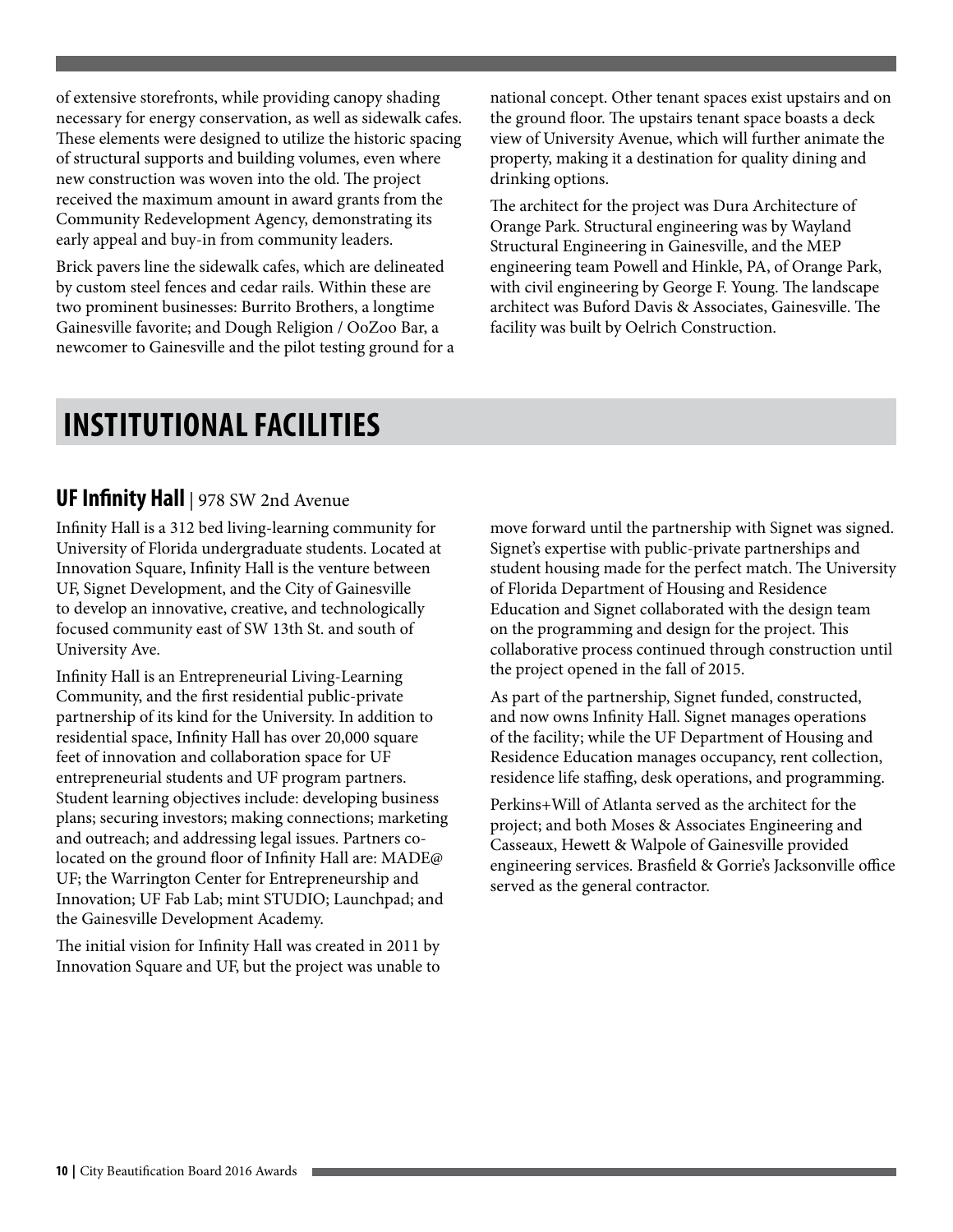#### **Reitz Union Expansion and Renovation** | 686 Museum Road

Since the original J. Wayne Reitz Union on the University of Florida campus was built in Gainesville in 1967, UF's student body has grown from 19,000 students to 50,000. Today more than 1,100 student organizations call the union home, clearly showing enormous growth, well beyond the union's original capacity. In 2009, UF's student government, citing the growing student population and increasing maintenance issues, pushed for a new student union. Students and organizations identified needs for study spaces, food venues, and gathering places.

The recent improvements made to the original Reitz Student Union now provide 100,000 sq. ft. of renovated space, and a 120,000 sq. ft. expansion. These improvements will increase energy efficiency and reduce operational costs while expanding facilities, services, and programs that support the diverse campus community.

To align with the university's commitment to a carbon-neutral campus by 2025 and a commitment to sustainability, the student union improvements include a rigorous recycling program, high-efficiency LED lighting, low-flow water-efficient bathroom fixtures, high-efficiency mechanical equipment, rapidly renewable sourced supplies, and a green housekeeping program. The university is pursuing LEED Platinum certification for the project. "Rapidly renewable materials" are natural, non-petroleumbased building materials that have harvest cycles under 10 years.

When the design team for the improvements first started meeting with University officials, they were charged with designing a building that could not fit in on any other campus. In a nod to UF's beloved mascot, the American Alligator, the new structure incorporates design elements inspired by the patterns, colors and textures of the gator's scales, tail and underbelly – making the Reitz Student Union "uniquely UF."

During design, the team met with numerous student organizations, faculty, staff and alumni to hear how these groups wanted their student union to look and function. As a result, the building now includes dance studios, an emergency shelter, flexible AV, access to power outlets to charge devices, and a variety of seating arrangements.

Participating in the project were: Cannon Design; Walker Architects Inc.; KJWW Engineering; the Structural Engineers Group; CHW; and David Conner & Associates.

#### **UF Health Haile Family Medical Center** | 2846 SW 87 Way

Nestled among the trees of the verdant Haile community, the exterior of the UF Health Family Medicine – Haile Plantation patient clinic is a complement to the traditional style of its surroundings. The warm brick, clock and steeple, and well-tended landscape add to Haile's Southern charm.

Last July the patient clinic opened its doors to the community at its new Haile Plantation location, delivering the services of more than 20 healthcare providers in primary care, urology and orthopedics. The building features 30 exam rooms, two procedure rooms, a radiology X-ray room, two laboratories, and a cast room. The 11,000

sq. ft. clinic shows the mission of UF Health to provide quality healthcare in the local community.

The patient clinic is the result of the vision of UF Health leaders Dr. David Guzick, Dr. Marvin Dewar, Dr. Michael Good, Dr. Peter Carek and Brad Pollitt, and the many UF faculty and staff members actively involved in operational support. Also involved were business members of the community including: Carol Bosshardt and her team of developers; Walker Architects; Oelrich Construction as well as their many partners; and Lawn Enforcement Landscaping. Lastly, medical director Dr. Michael McTiernan and office manager Kim Mann have worked to make the clinic a reality.

#### **Northwood Kingdom Hall of Jehovah's Witnesses** | 3780 NW 16th Boulevard

Kingdom Halls are constructed by Jehovah's Witnesses congregations primarily for Bible education about God's Kingdom, the ministry of Jesus, and worship of the creator Jehovah. The first Kingdom Hall in Gainesville was built in 1958 on NE 3rd Avenue, but this Kingdom Hall became too small for the Jehovah's Witnesses congregations attending there, and in 1971 a second Kingdom Hall was constructed

on Archer Road. Since the 1950's the number of Jehovah's Witnesses congregations in Gainesville has grown to seven, representing English, Spanish, American Sign Language, Chinese, Russian and other language groups.

Consequently a new site on 16th Blvd. was purchased for the construction of a new Kingdom Hall, and completed in 2014. Design and construction of Kingdom Halls is done

**Contract Contract Contract**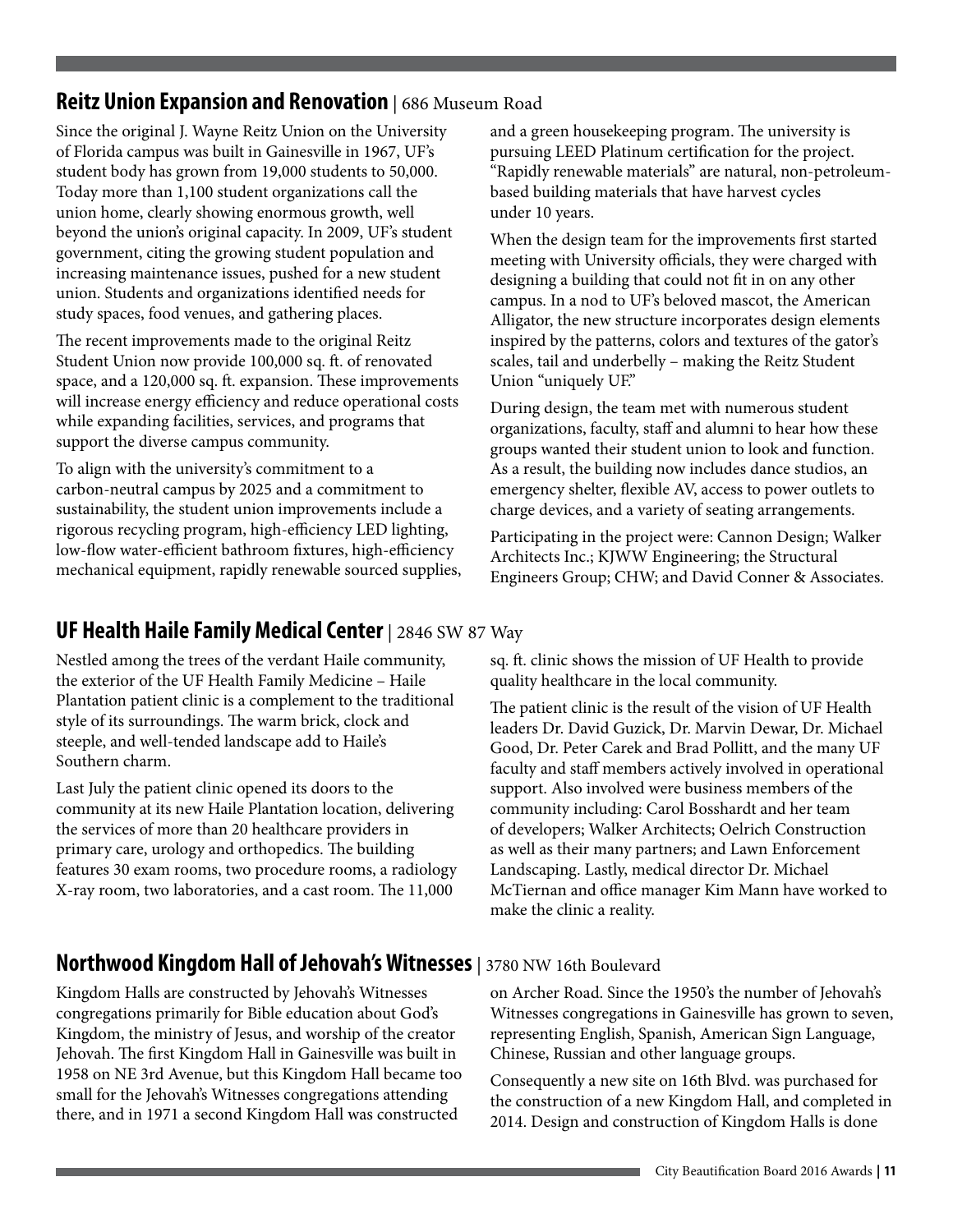primarily through volunteers. The Jehovah's Witnesses' Regional Building Committee #7 provided oversight for the design and construction of the new Kingdom Hall in Gainesville on 16th Blvd. The design is modest, functional, and attractive.

Working closely with the City Building Department, the City Arborist, and the community, the site plan, building design, and landscape plan for the new Kingdom Hall were prepared. The design includes the Kingdom Hall itself, the caretaker's residence, and a utility building.

Construction began in May 2013, and was completed in February 2014, at a cost of \$600,000, with funds provided by voluntary donations. The required irrigation system made possible a nearly 100% survival rate of the 120 trees and 160 shrubs planted on the site. Helping with the construction were 480 volunteers from as far away as Pensacola.

Architect Peter F. Leenman, R.A., led the design team for the project; Mastroserio Engineering of Ocala provided site engineering; structural engineering was by Monta Consulting and Design of Orlando; and the Contractor of Record was Coastal States Contractors, Inc.

### **APARTMENTS**

#### **Centro Luxury Apartments** | 1433 NW 3rd Avenue

Centro Luxury Apartments is a boutique community of 2-, 3-, and 4-bedroom apartments designed in a Mediterranean style within easy walking distance to the University of Florida. This project was the first apartment complex to break ground in the College Park neighborhood since 2009.

Before the property was redeveloped in 2015, it consisted of a 1950s-era duplex and a quadraplex built in the 1980s. Six new apartments were built on the site, and the quadraplex was extensively renovated inside and out to incorporate it within the new design. Several prominent longleaf pines and live oaks were preserved as part of the project, which now includes lush plantings featuring Florida horticulture.

The project's exterior features include porches, extensive moldings, brackets and trim work, and architectural

#### **Social 28** | 311 SW 13th Street

Social28 is an noteworthy example of high-density in-fill development. Social 28 was built on the site of the old Courtyards parking structure and elevated the view with two, six-story modern architecturally designed buildings directly across from the office of the University president. The open courtyard spaces, automated parking garage and roof-top pool create a compact and urban feel for students desiring to walk to class.

Social 28 has wide sidewalks, first-floor parking that is well-hidden and woven into the overall building design, and multi-use functionality with a CVS retail space on

shingles reminiscent of barrel tile roofing to create a Mediterranean feel. Interior features include vaulted ceilings, oversized windows, granite countertops, designer lighting and other contemporary upgrades.

The property now includes lush plantings that feature Florida horticulture that demands little irrigation. Doublepane windows were used, and Energy Star appliances. The units fit in the streetscape and conform to the College Park Special Area Plan.

Clay Kallman developed the project for Terrapin B, LLC and Circa Properties. The local design team consisted of Jay Reeves & Associates, architects; Jay Brown Professional Group; WSE; Nix Engineering; McDowell Engineering; JOLA; and Parrish-McCall Constructors, who also acted as general contractor for the project.

the ground floor. This mixed-use building allows students and pedestrians the convenience of all-in-one living. With roughly 600 beds, there are only 112 parking spaces, which is consistent with the city's comprehensive plan that encourages fewer cars around campus. Social 28 has covered parking and state-of-the-art modern bike racks in both garage locations.

CA Ventures, LLC and its in-house design team and investors who promote a mind, body, and spirit lifestyle at major campuses nationally, envisioned the overall concept and design.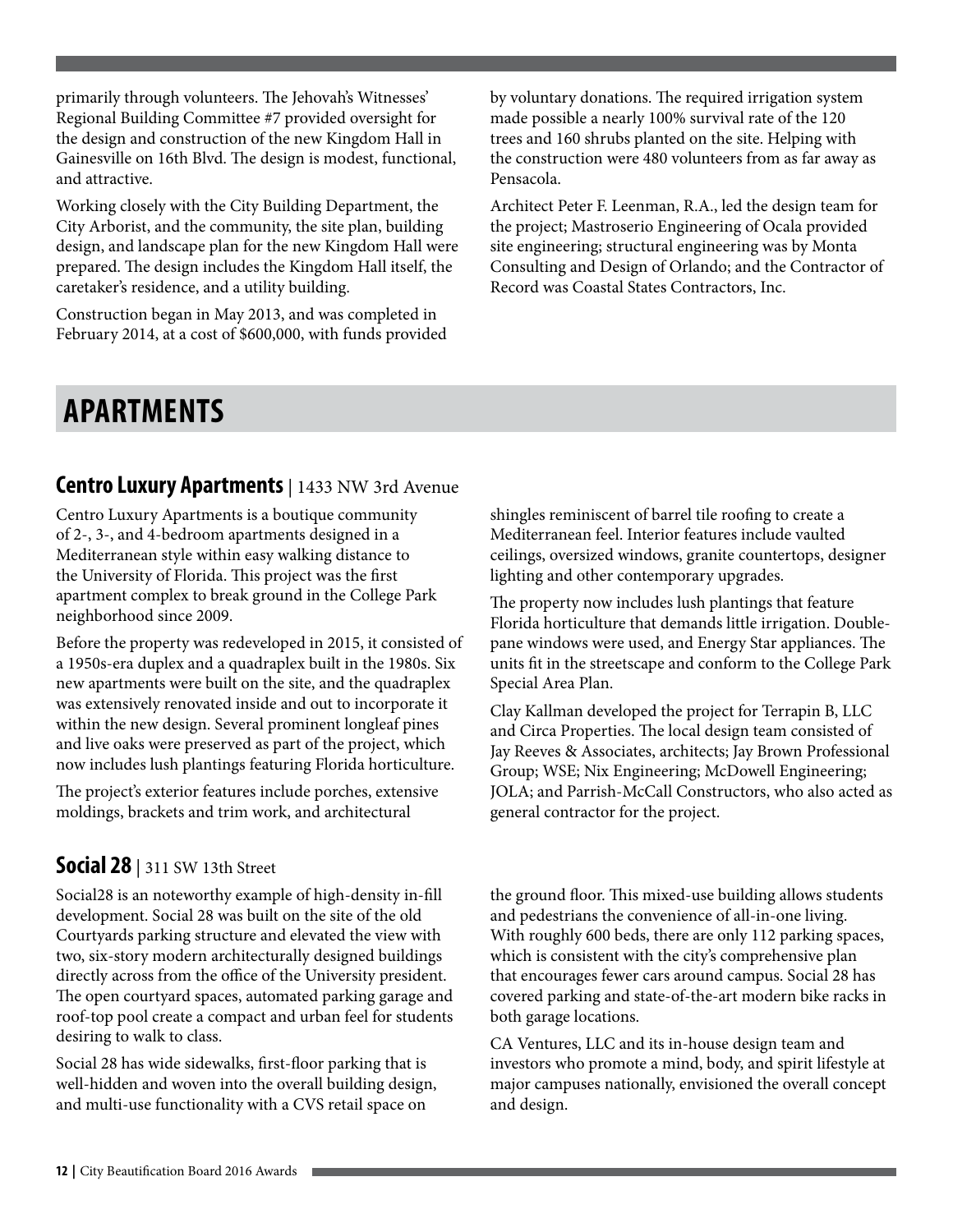#### **Solaria Luxury Apartments - Phase II** | 1023 SW 6th Avenue

Solaria II is a three-story, 15-unit apartment complex designed to pay homage to the California Mission style of architecture that utilizes the rich, earthy materials of stucco, barrel tile, and heavy wooden timbers. This development represents the final phase of the Solaria residential complex that won an award from the City Beautification Board earlier, and expands the complex to the north to become a contributing neighbor to the SW 6th Avenue streetscape.

Entered via a fountained courtyard, Solaria II reveals its Mission character through the display of handmade Mexican clay tiles that are painted in intricate designs to celebrate the style and features of this architectural genre. Central to the courtyard is an elaborately embellished fountain common to Spanish homes and estates. This

#### **Tuscana Luxury Apartments** | 811 SW 8th Street

Sited along the banks of Tumblin Creek at the eastern edge of University Heights, Tuscana Luxury Apartments is reminiscent of northern Italian architecture, invoking perhaps an image of a Tuscan farmhouse resting in fields of olive trees.

Consisting of forty-one apartments, Tuscana residents enjoy an array of authentic Italian features including: Bougainvillea-laden arbors; creek views with dappled sunlight; a courtyard canopied with crape myrtles; an inviting gathering space with a glass fire pit; and a formal lawn perched above the creek for recreation or relaxing in the sun.

These Old World influences from the Mediterranean are evident in the detailing of Tuscana. Hand-laid stone and brick in the weathered palette of Tuscany lend a quiet,

courtyard serves as a focal point for social gatherings and as a shared community amenity.

A prominent structure on the street is the residence at 1047 SW 6th Ave. that is sited between two historic homes that were renovated as a part of this project, thus keeping historical continuity. This new house showcases the styling and detailing that this project conveys, and which distinguished the initial phase of Solaria in the University Heights Historic District.

Trimark Properties selected a team of local designers to develop this site. The architect for the project was Skinner Vignola McLean, and the landscape architect was Buford Davis & Associates. The general contractor was D. E. Scorpio, Inc.; and Personal Interiors by Sally Thompson provided interior design. Trimark's own Facilities Department completed the extensive renovations to the two existing historic homes.

character to the development. Rough-hewn rafter tails and trellises add to the rustic, refined quality of the spaces. Ornamental ironwork frames on each of the balconies pay homage to Tuscan craftsmanship.

The interiors continue this theme with granite countertops, stainless steel appliances, gourmet kitchens, oversized living areas, and balconies. Modern amenities include dedicated high-speed Internet ports and beverage coolers to chill wine. Trimark Properties selected a team of local professionals for this design. Civil engineering services were provided by Causseaux Hewett & Walpole of Gainesville; the landscape design was provided by Buford Davis + Associates of Gainesville; architectural design services were by Skinner Vignola McLean of Gainesville; and interior design services were provided by Personal Interiors by Sally Thompson.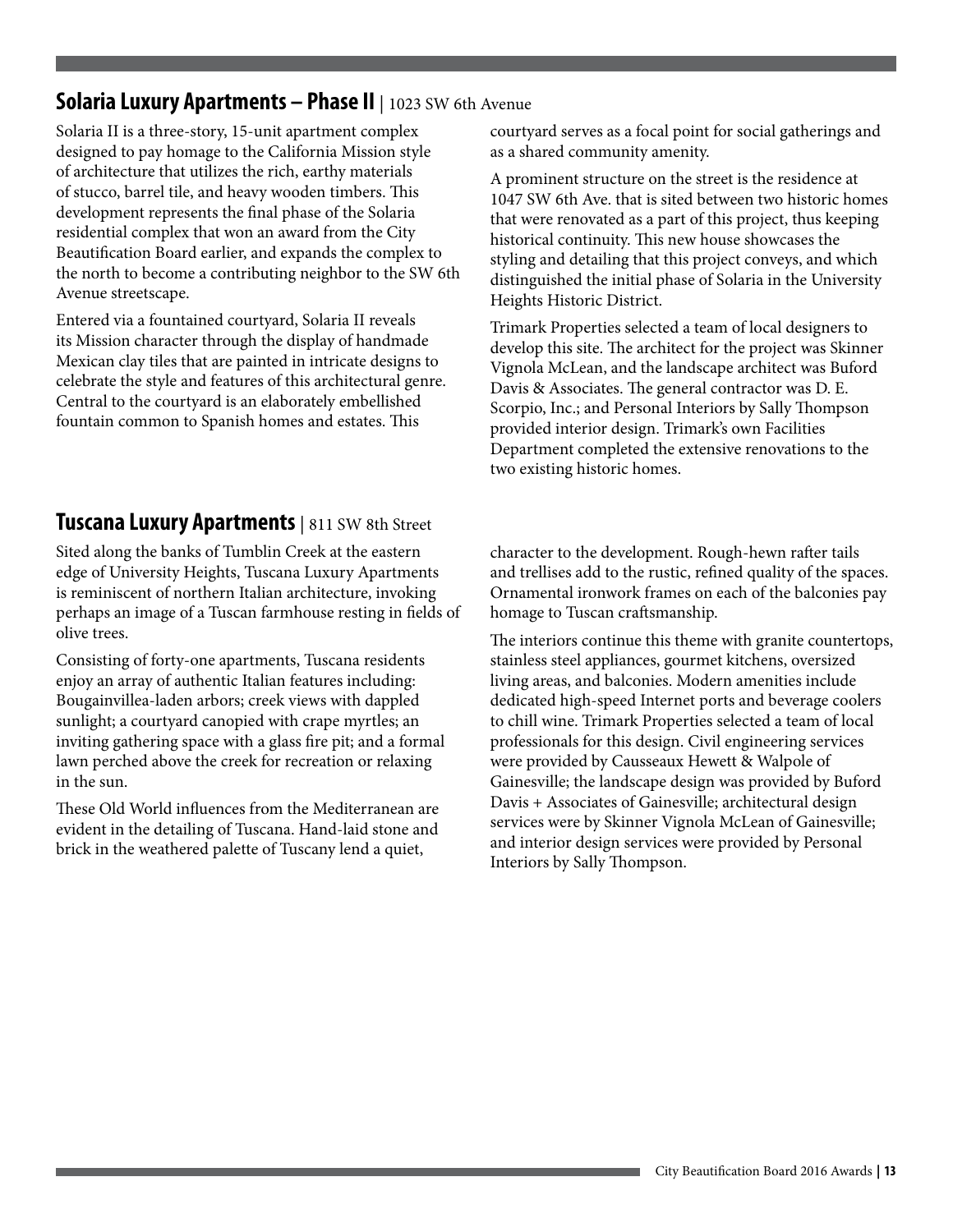# **COMMERCIAL & RETAIL BUSINESSES**

#### **Outback Steakhouse** | 3760 SW Archer Road

After opening initially in July of 1991, Outback Steakhouse moved to the northeast corner of Archer Rd and SW 37th Ave. The move put Outback in a prime location with the construction of the then-new Butler Plaza. The previous tenant had let the space sit vacant for over seven years prior to its demolition. The "Old Location" was situated in a strip mall next to Wal-mart and across from Lowes, but by 2015 – 24 years later --the Outback restaurant was much in need of a makeover.

Renovation construction began in mid-March of 2015, and doors were opened on August 26th. The new plan includes an outdoor patio with 32 seats, a drainage area, a two-story façade, 264 indoor seats, and a much-needed make-over. Parking is common space with shared with Best Buy and neighboring businesses.

#### **Sonny's BBQ** | 3635 Archer Road

In March 2015, Sonny's BBQ unveiled a brand-new, modernized look for their restaurants on Archer Road in Gainesville. The location was chosen as part of a two-year rebranding program for the nearly 50-year-old barbecue brand and signifies an ongoing effort to provide guests with a local and authentic BBQ experience.

At 5,000 sq. ft. and 160 seats, the new restaurant is equipped with high ceilings, large windows, and walls made of split firewood. Two large smokers are positioned at the front of the restaurant for guests to see and smell the BBQ when they walk in the door. Wood is a common theme throughout the restaurant, from the hickory tabletops to the cypress walls, but touches of the signature Sonny's red appear throughout to brighten the space.

### **Swamp Head Brewery** | 3650 SW 42 Avenue

In 2014 Swamp Head Brewery was informed that, due to a new I-75 overpass being built to the Celebration Point development, the company would need to relocate. While change is often a daunting challenge, the Swamp Head team took the opportunity to create a destination brewery that would reflect the company's commitment to sustainability and world-class beer. Swamp Head enlisted the help of Anne Metz of Metz & Co. realty, who assisted with the acquisition of a new property in a highly wooded setting

The new location on southwest Archer Road discarded the carpet floors, an outdated dëcor, and a poor working design, and replaced it with a fresh Australian-themed restaurant. LEDs and the use of natural light now create a more open feel. Pedestrians now have easier access because the restaurant is located next to a high-traffic bus stop.

The Bloomin Brands Development Department in Tampa put together the plans and design behind the restaurant, and Haley Construction of Daytona Beach was the contractor. Steve Stratton was the Outback's Project Manager, and Phil Vein of Haley Construction served as on-site General Contractor for the project.

The dining area is set to feel like a neighborhood BBQ -- fun, lively, and memorable. The new layout is open and inviting, where guests can watch as certified Sonny's BBQ Pitmasters prepare and slow-smoke their meals to create the Southern-style BBQ that Sonny's is famous for.

The first Sonny's BBQ location in Gainesville opened in 1968 on Waldo Road when founder Sonny Tillman and his wife Lucille created a local BBQ joint for the community to enjoy. So it only made sense to begin the refreshed restaurant design in Gainesville, the hometown of Sonny's BBQ.

The architect for this project was Michael Wenrich of Michael Wenrich Architects in Orlando, Fla.; and Buford Davis & Associates in Gainesville did the landscape design.

in Gainesville. Scherer Construction of North Florida, LLC was retained to work on Design/Build.

In addition to creating a workable production space, Swamp Head wanted to highlight their commitment to sustainability and nature conservation. Owner, Luke Kemper, made the decision to build Swamp Head's own Florida wetland that they could enjoy every day from their tasting room, aptly named "The Wetlands." With assistance from Florida Green-keepers, plants and trees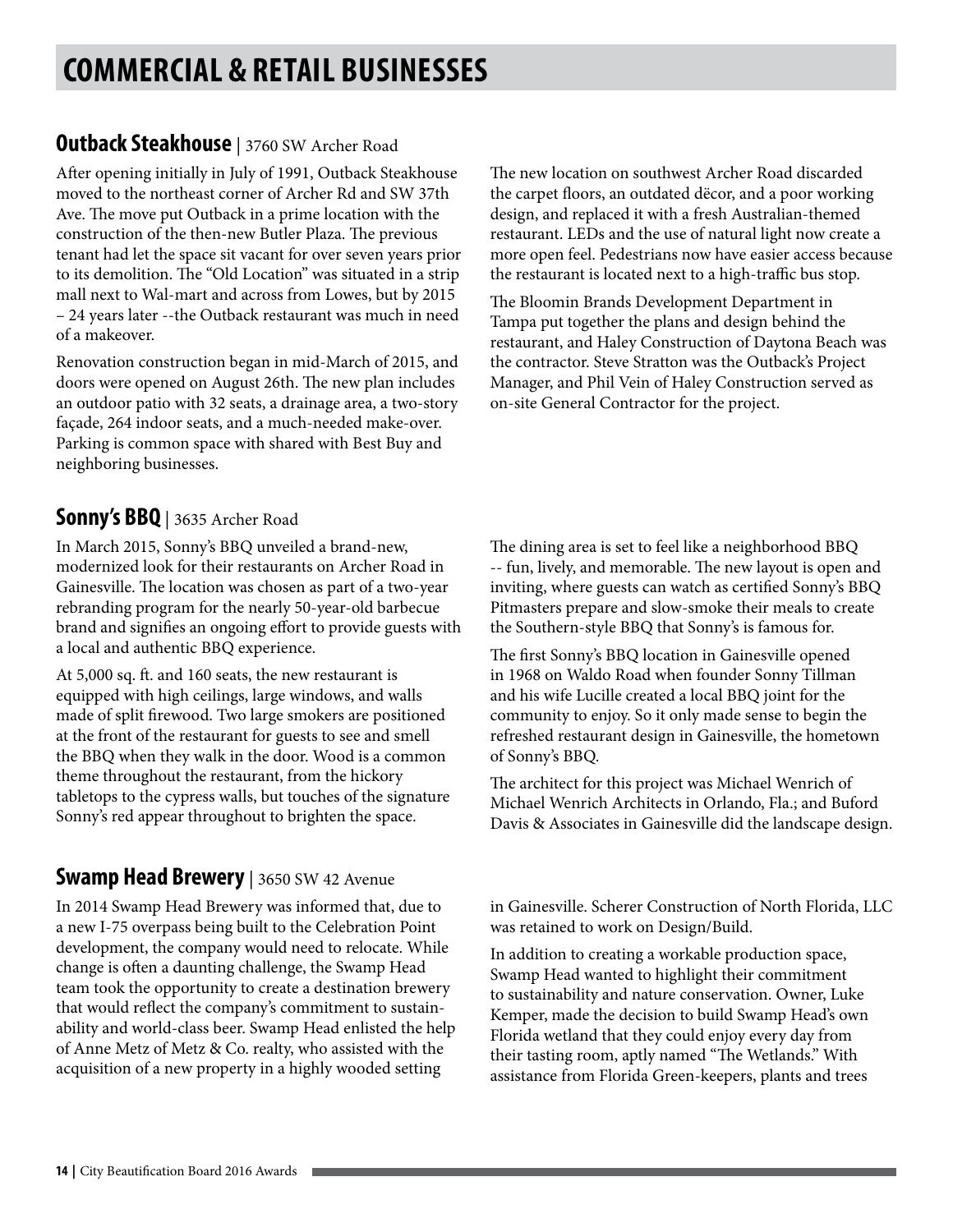native specifically to Florida were cultivated throughout the property.

With attention to both how attractive and efficient Swamp Head wanted their new home to be, the decision was made to incorporate insulated panels. These panels are aesthetically pleasing; yet retain the traditional look of typical warehouses while providing increased energy efficiency. Earthy tones were selected to help the facility

visually settle into the surrounding forest, except for the functional grain silos. These silos, that store Swamp Head's daily beer production, provide an iconic touch of color to let visitors know they have arrived somewhere special.

A far cry from the company's more industrial beginnings, Swamp Head Brewery offers a window into Florida's wetlands, right in the city of Gainesville.

### **ENVIRONMENTAL ENHANCEMENTS**

#### **Yelvington Wetlands Restoration Project** | 7605 NW 13th Street

The Yelvington Distributors Aggregated Distribution Terminal, located on Hwy 441 in north Gainesville, supplies sand, gravel, and other aggregate building materials for sale to contractors and the general public. In the early 2000s, the company expanded their operations on the site, and fill material was inadvertently stockpiled in a wetland area. In 2011, when additional site work was being planned, the old fill was discovered. John Hendrix, the City of Gainesville Environmental Coordinator, explained the wetland loss to the company, and they voluntarily agreed to cooperate and seek a solution.

Working with Mr. Hendrix and the Suwannee River Water Management District, Yelvington proposed a wetlands restoration project to remove the approximately two acres of fill and restore the area to a viable wetland condition. The company retained Pete Wallace, Ecosystem Research Corp., and Sergio Reyes, President of eda engineers, Inc., to perform a site assessment and develop a restoration

plan for excavating the fill area back to original elevations. The City approved the restoration plan and issued a site work permit.

Although the restoration project was delayed by wet conditions, the work was completed in 2015, and natural regeneration of herbaceous wetland vegetation has already occurred across most of the site. The work was voluntarily performed by the company through a cooperative process, which allowed a flexible schedule for access during dry periods, and enabled the company to take advantage of commercial offsite reuse of the excavated soil material.

The property is entirely owned by the Yelvington family and does not have public access, but the wetlands of the property are contiguous with other large wetland landscapes of the Gainesville Deerhaven Annex and Plum Creek Planned Development lands, which together represent a significant natural area for future conservation and protection of water resources.

### **Cofrin Nature Park Renovation and Survivors of Suicide Loss Memory Garden** | 4810 NW 8th Avenue

In 2015 Cofrin Nature Park on NW 8th Avenue underwent a major renovation by the City of Gainesville, and the Survivors of Suicide Loss Memory Garden at Cofrin Park was completed.

The major goal of the renovation was to stabilize the Beville Creek shoreline, reduce erosion, and improve water quality. The property's former owner had constructed wooden retaining walls and an earthen bridge over a culvert in the 1970s. Over time these structures had deteriorated and fell into disrepair, falling into Beville Creek. The situation was becoming unstable and unsightly.

The City hired a contractor to remove the old retaining walls, and installed erosion control structures and rocks to serve as dynamic shoreline reinforcement, allowing natural processes to rebuild the creek bed and return the creek to a more stable and healthy state. The old earthen bridge was removed and replaced with an attractive metal and wood footbridge, which has quickly become a focal point of the park.

A very significant but completely invisible improvement that took place during park renovation was the removal of the septic system and connection of the public restroom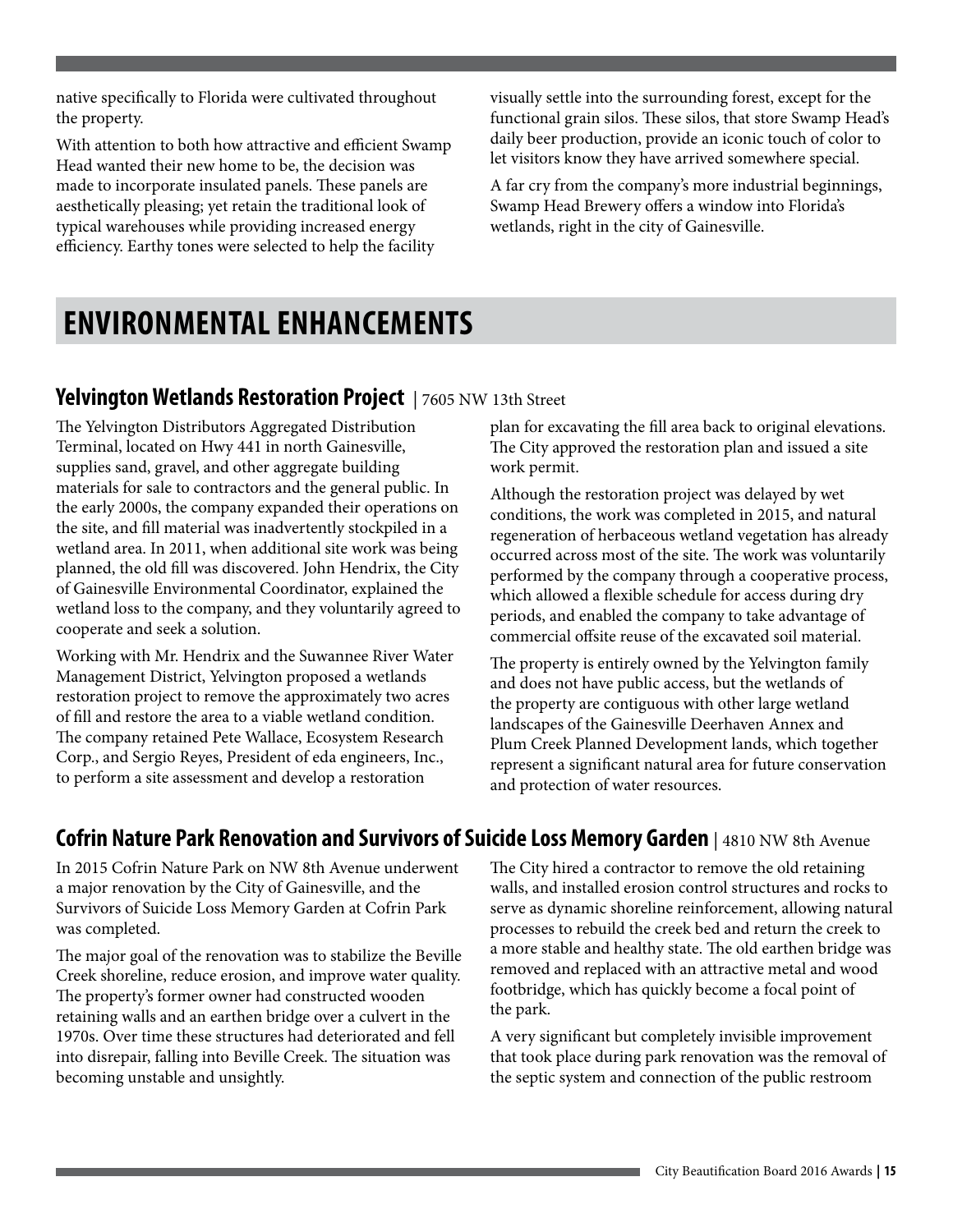to sanitary sewer lines. This improvement was a major advance in improving the creek's water quality.

This award also recognizes the Survivors of Suicide Loss Memory Garden located in Cofrin Nature Park, which is a project of the Friends of the Crisis Center, Inc., coordinated by Judy Broward. The Memory Garden is a place for members of the public to honor and remember loved ones lost to suicide, and provides consolation to others experiencing grief or to those simply walking through the garden. It is a place to support, and be supported by, other survivors, and a place of calm to prepare visitors for a return to a new reality.

The design of the landscape architects for this site encourages movement though the memory garden to help visitors deal with the loss of loved ones, and to assist grieving persons to be with others suffering the same emotional loss. The design includes a trellis on a brick floor, with two benches where people can gather together. The Labyrinth allows people who are alone with their thoughts to follow a winding path as they try to make sense of what happened. In addition, there is the Remembrance Sculpture with seven basalt columns: six standing and one broken and lying down to represent the one lost.

The Memory Garden is intended to help visitors never forget their loved one. As visitors approach the bench placed under shade trees along the creek, they may reflect on their forever-changed life that is still full of people, responsibilities, and even joy. They may listen to the sounds of flowing water, perhaps mingled with the sounds of

children laughing in the nearby playground. These sounds of continuing life can calm and quiet the visitor, easing the return to a full life.

Gladys Cofrin suggested in her land gift to the city in 2003 that some space be allotted for an SOS Garden, and provided a cash donation. The Survivors of Suicide Loss Memory Garden then became a 12-year project of the Friends of the Crisis Center.

Dr. Kay Williams, a UF Professor of Landscape Architecture, Fred Peace, Barbara Denahan, a Landscape Architecture student, and John Adams of Landscape Design, Inc were involved in drawing up the landscape plans. Alachua County Master Gardeners donated most of the trees and all of the shrubs. Wendy Wilbur, the Master Gardener Coordinator, Susan Nugent, and a team of Master Gardeners planted, watered and now continue to maintain and weed the garden.

AKEA, Inc, donated the trellis design; Oelrich Construction donated the materials and built the trellis. Greg Johnson designed and sculpted the Remembrance sculpture, in addition to leading crews on garden projects throughout the site. Hundreds of volunteers, coordinated by Terrie Mullin, worked thousands of hours over three years; volunteers included high school and UF students, Girl Scouts, police officers, volunteers from the Crisis Center, Master Gardeners and survivors of suicide. They helped clear the space and carry in bricks, blocks, mulch, sand and gravel; they laid the pathways, built the trellis, built terraces, laid brick, and took part in many other tasks.

#### **Butterfly Hill at Kanapaha Botanical Gardens** | 4700 SW 58th Drive

Recently renovated Butterfly Hill is now one of the ecological specialty gardens at Kanapaha Botanical Gardens. Most of the plants in this garden produce flowers that attract butterflies. Butterflies are especially attracted to plants with large clusters of small tubular flowers, like lantana and pentas. These flower clusters serve as landing pads for butterflies and the droplets of nectar in the throats of individual floral tubes provide a food source; in return, the butterflies serve as pollinators for the plant.

Other plants are included in the Butterfly Hill garden because they serve as a food sources for caterpillars, the larval form of butterflies. Caterpillars are often very specific in their food preferences and adult butterflies may deposit their eggs on only these preferred species. Upon hatching, emerging caterpillars find themselves on the plant that meets their nutritional needs. In many cases as with milkweeds — a plant species serves both functions, whereas, in others it serves only one phase of the insect's life cycle.

This garden or hill originated in 1994 as the byproduct of soil excavated and piled when creating a neighboring specialty garden, the Water Gardens. After being planted with perennials, it was originally called the Perennial Hill, but by 2002 the plantings had been replaced and transitioned into butterfly attractants and was subsequently renamed Butterfly Hill.

For several years, volunteer Barry Davis maintained the Butterfly Garden. Then in 2010, the Alachua County Master Gardeners took on the project of maintaining and renovating the garden. Since then, gravel walkways have been replaced with crushed concrete to create a solid surface, and the walkways have been widened for wheelchair access. Other more recent improvements include repainting the gazebo and adding a water feature to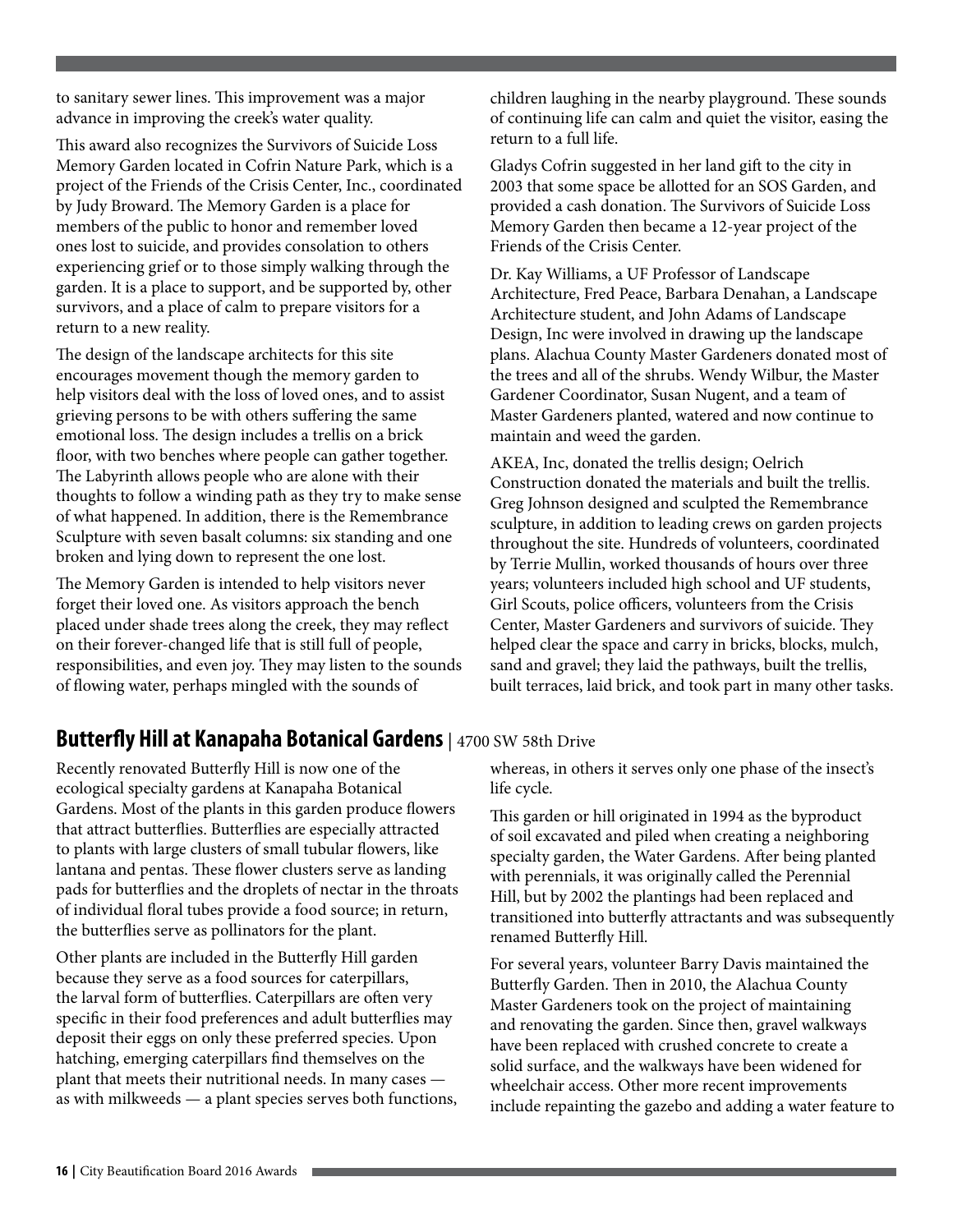attract butterflies. Invasive plant species have been removed and the plant groupings have been cleaned up to make them homogeneous and better for plant identification.

Master Gardener and Project Coordinator Greg Guyan and his all-volunteer master gardener crew have contributed

long hours to Butterfly Hill. Two informational mailboxes have been mounted and are kept stocked with University of Florida/Institute of Food and Agricultural Sciences and Florida Museum of Natural History brochures.

### **PUBLIC SPACES**

#### **Bo Diddley Plaza Revitalization** | 111 E University Avenue

Centrally located in the heart of Downtown Gainesville, Bo Diddley Plaza has been a landmark destination in the city since 1976, but in recent years it became apparent that the public plaza could benefit from increased safety, visibility and accessibility. The north face of the plaza, facing University Ave., felt like a back alleyway with obstructed viewpoints and tight, cluttered spaces. Performers had to change in a small utility closet, which significantly limited the city's ability to book top-notch talent and bring highprofile events to the community.

Reimagining the north face of the plaza has led to a more vibrant and inviting public space. Led by the Gainesville Community Redevelopment Agency (CRA), improvements to the Downtown Plaza's north side include: a new café space, new airport-style restrooms, a gently-trickling water wall with 250 different programmable LED light combinations, a welcoming informational kiosk, and a green room for enhanced performances.

The renovations also reclaimed the former bus lane, significantly adding to the available square footage of the plaza fronting University Avenue. Demolishing the old RTS bus stop and relocating it slightly east next to the courthouse has helped open up the line of sight into the plaza—changing it from feeling like the "back of a house" to feeling like a front porch.

 The City of Gainesville's Parks, Recreation and Cultural Affairs (PRCA) department fostered additional improvements to the south side of the plaza while the CRA had it closed for construction. These improvements include: acoustical improvements to the stage, brick repairs, enhanced turf, better lighting, and touch-ups to the stage mural done by the original artist.

In addition to the physical improvements, citizens will find that it's now easier than ever to use the plaza for events. In line with the Blue Ribbon Advisory Committee on Economic Competiveness's recommendations for making the City of Gainesville more user-friendly, the CRA has worked closely with other departments to streamline the plaza's rental and operations process. The renovated plaza is already drawing more events, like Zumba fitness, tango dance lessons, yoga, concerts and Downtown festivals, creating a fun, active space for all to enjoy.

Oelrich Construction of Newberry led construction management services. The plaza design team included: DAG Architects, Inc. (Design + CAS) of Destin, H2Engineering (MEP) of Tallahassee, plus five firms from Gainesville: Buford Davis & Associates; JMJ Consulting Engineering; Wayland Structural Engineering; Deren Land Surveying; and GSE Engineering

#### **Entrance at Cynthia Moore Chestnut Park and Clark Butler Nature Preserve** | 2315 SE 35th Street

Inviting park users in, the new entrance of the Cynthia Moore Chestnut Park and Clark Butler Nature Preserve is an excellent example of Florida-Friendly Landscaping™. Florida-Friendly Landscaping (FFL) means using lowmaintenance plants and environmentally sustainable practices. Designed by Alachua County Master Gardeners, the entranceway garden provides a mixture of color, texture, and forms throughout the year while demonstrating the principles of FFL.

Chestnut Park, which opened in April 2010, includes picnic shelters, basketball courts, all-purpose fields, nature trails, and a sand volleyball court. Over 300 native trees and shrubs were planted throughout the park's 30 acres, making it a beautiful and peaceful area on its own. For many years, however, the only greeting to the park was a park sign and a wrought iron gate, leading to a winding road that concealed the beauty of the park further in. The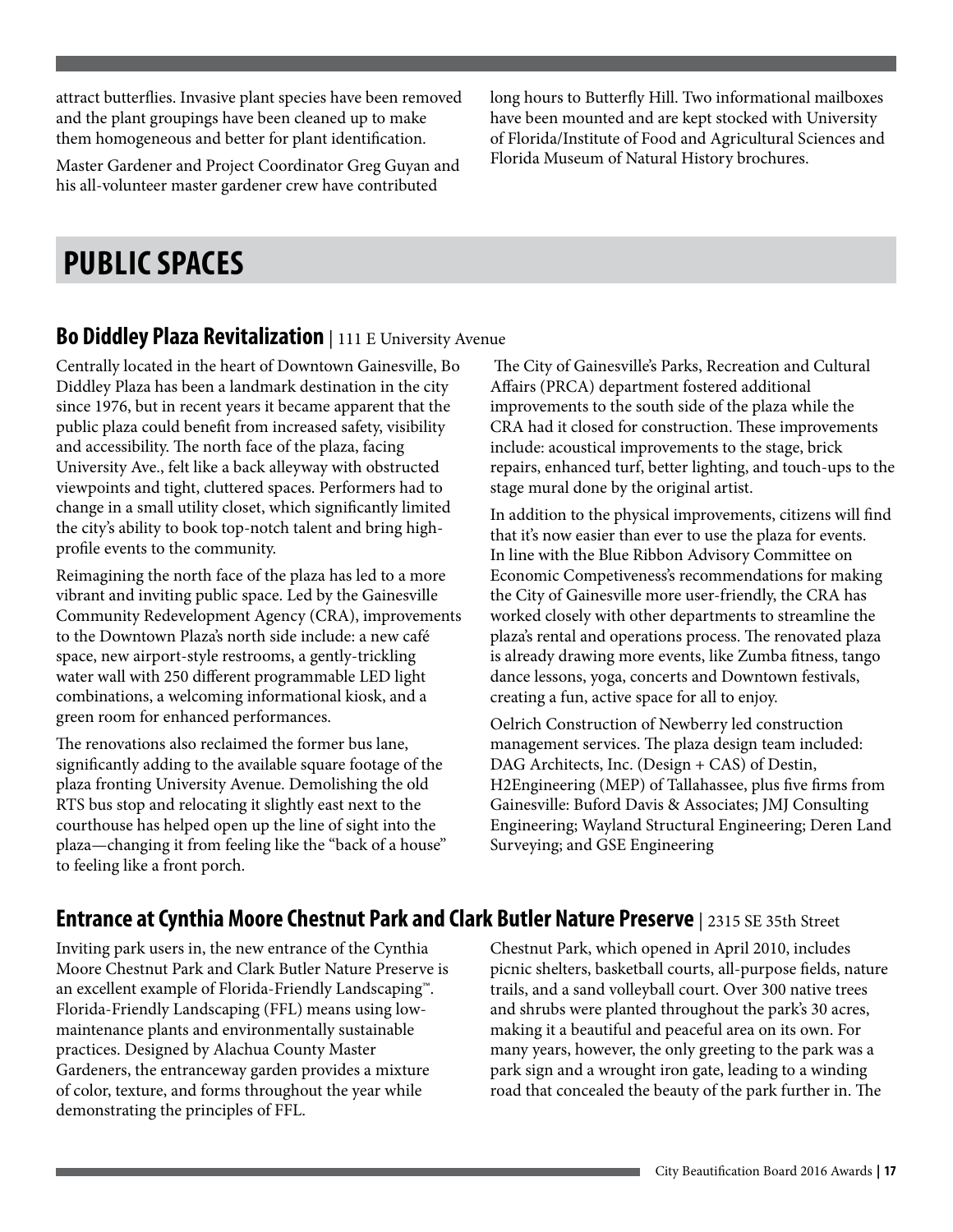new entrance park now provides an inviting welcome to park visitors.

Prominently featured in the entranceway garden are two large boulders with Alachua red climber roses cascading up the rocks, boulders that complement the rocks found throughout the park itself. Sable palms surrounded by pink muhly grass, a Florida native, serve as a backdrop to the boulders. Although not all the plants are Florida natives, they capture the essence of FFL. Blooming at various times during the year, the additional plants include walking iris, yellow bush daisies, swamp mallow hibiscus, jewel red wild salvia, Adams needle, crinum, and zinnias. This delightful

mix serves as nectar for butterflies and pollinators, making it an inviting sight for those on the walking path.

In collaboration with the Alachua County Parks and Recreation department and Alachua County Master Gardeners, work began on the garden in January 2014. The county Parks and Recreation department excavated the area, brought in the boulders, provided soil and pine straw, and watered the area to establish the plantings. The Alachua County Master Gardeners, who are volunteers trained by the University of Florida/Institute of Food and Agricultural Sciences (UF/IFAS) Extension Alachua County, designed, planted, and currently maintain the garden.

#### **SW 5th Avenue Porters Community Project** | 512 SE 2nd Terrace

Established in 1884, the Porters Community neighborhood has been an important African American community for decades. Some of its longest living residents have seen as many as 103 birthdays. In late 2013, the Gainesville Community Redevelopment Agency (CRA) proposed a sidewalk on the north side of SW 5th Avenue in the Porters Community, with the goal of improving the neighborhood's connectivity, safety and identity. The community especially desired this neighborhood amenity since the street features a daycare, community center and an organic community farm with active youth programs.

Completed in the fall of 2015, the 0.4-mile sidewalk now connects Porters to the Innovation District along 6th Street and an assortment of Downtown bookstores, artisan workshops and restaurants on South Main Street. The project includes thick-skinned, steely-green agave plants so common to the Porters Community that they are an apt metaphor for its resilience.

And it's an important route linking green spaces like the western Tumblin' Creek park to the eastern Haisley Lynch Dog Park and the planned 32-acre Depot Park. There was also a unique opportunity to better announce the community's history and character through the creation of 8-foot-tall gateways at each major entrance. By installing prominent LED-lit, 8-foot-tall gateway features, on the

most heavily trafficked entrances to Porters, the project dramatically highlights the neighborhood's identity.

The many historic street markers sprinkled throughout the neighborhood inspired the concrete markers. The year the Porters Community was established, 1884, is inscribed on the side of one monument to preserve its history and integrity. They're nicely complemented by drought-tolerant, native Florida vegetation.

Many organizations talk about engaging the community and working with local vendors whenever possible, but how many take that extra personal step? Meet Vernon, a Porters resident living along the SW 5th Avenue sidewalk project. He saw the CRA meeting onsite and asked the superintendent if there was any work he could be hired to do during construction... and as it turns out, yes! Hicks Seal Coating and Stripping officially hired Vernon to work with the site crew to form and pour the sidewalk running through Porters—and physically be a part of making his neighborhood a better place.

This anecdote is a powerful illustration of the many steps the CRA took to connect with the Porters Community on this project. It's one thing to build an improvement for the community—but it's infinitely more impactful for the community to physically be a part of shaping that change.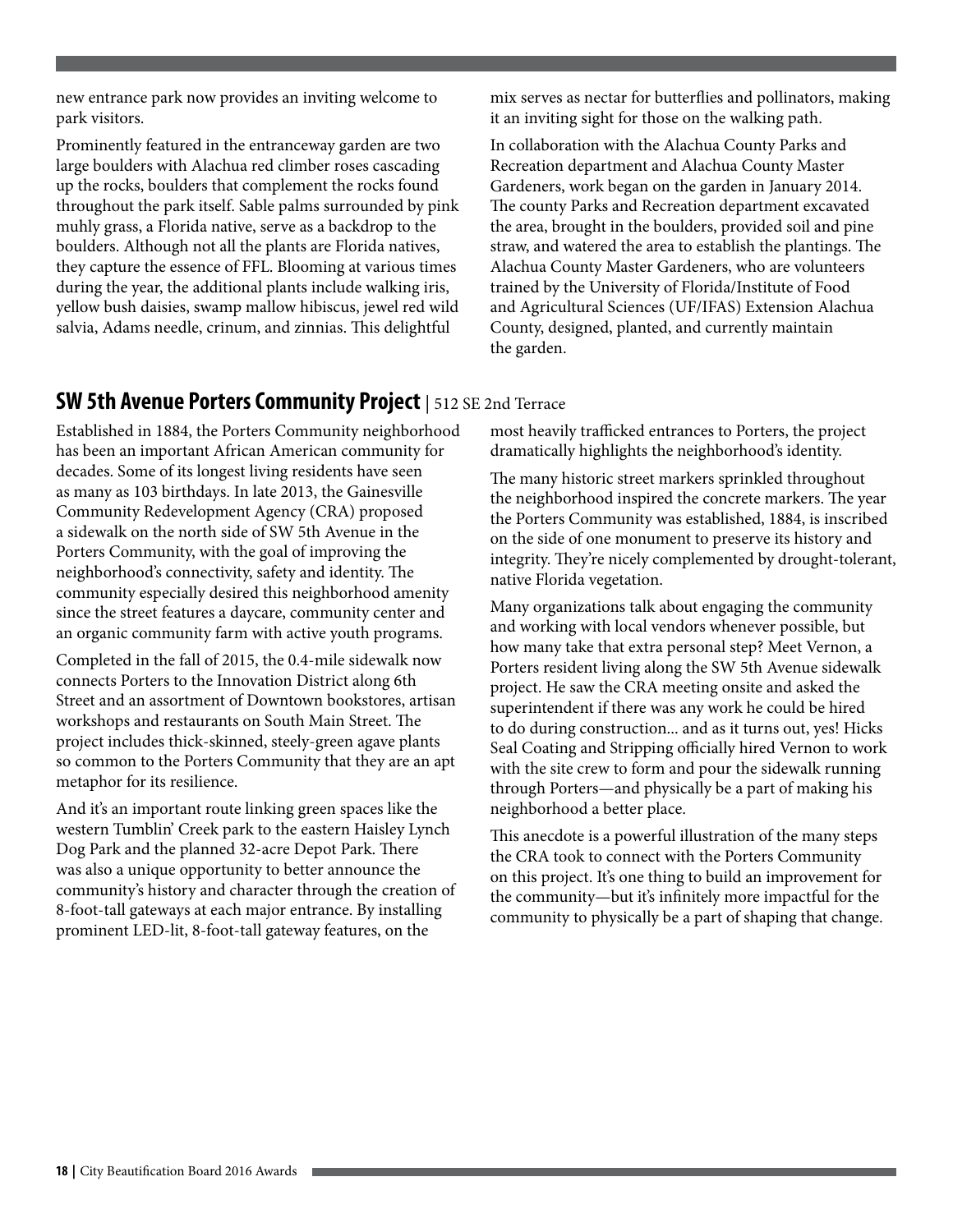### **UNIQUELY GAINESVILLE**

#### **One Love Café** | 4989 NW 40th Place

The planned development known as Magnolia Parke in northwest Gainesville on 39th Ave. was approved by the City of Gainesville on October 13, 1997. It has proven to be a uniquely attractive development due to its multimodal, pedestrian-friendly and sustainable characteristics, with a large central 3-acre "green space." This green space was to become the home of One Love Café in 2014.

Cliff and Juli Denney wanted to bring this park to life and make it an extension of what their family concept had been: Fresh homemade food and drinks for their guests, with areas to let the kids play, letting the adults enjoy their time outdoors. Games like corn hole, tetherball and bocce ball would be available for all to enjoy. There would be no table service so people are not hurried along to vacate their table if they choose to hang out and relax.

Although originally there were only five picnic tables on grass, this quickly grew into a large patio of pavers with seating, and a pavilion to protect patrons from the rain or sun. Misters were added to bring the temperature down under the pavilion during the hottest months. Cliff 's

company, Skillful Creations, built the improvements and Juli would joke, "If you're going to own a restaurant, it helps if your husband is a contractor!"

Live music was added. Originally music was scheduled only on Saturdays for brunch, but the entertainment quickly grew into a nightly event on Thursdays, Fridays and Saturdays as well.

One Love Cafè "magically" became what the owners envisioned. Kids now run around the park, and dogs hang out with their owners. People stop to chat with their neighbors around the fire pit. Strangers connect and communicate, and cellphones and iPads don't come out as often except to take pictures. Music is playing, and people are enjoying themselves. The ambiance is active and fun, with a feel-good atmosphere and feel-good food, say the owners.

A favorite Facebook post from a guest is, "One Love is like a giant backyard family reunion except you don't know anyone"! This is exactly what makes One Love Café uniquely Gainesville!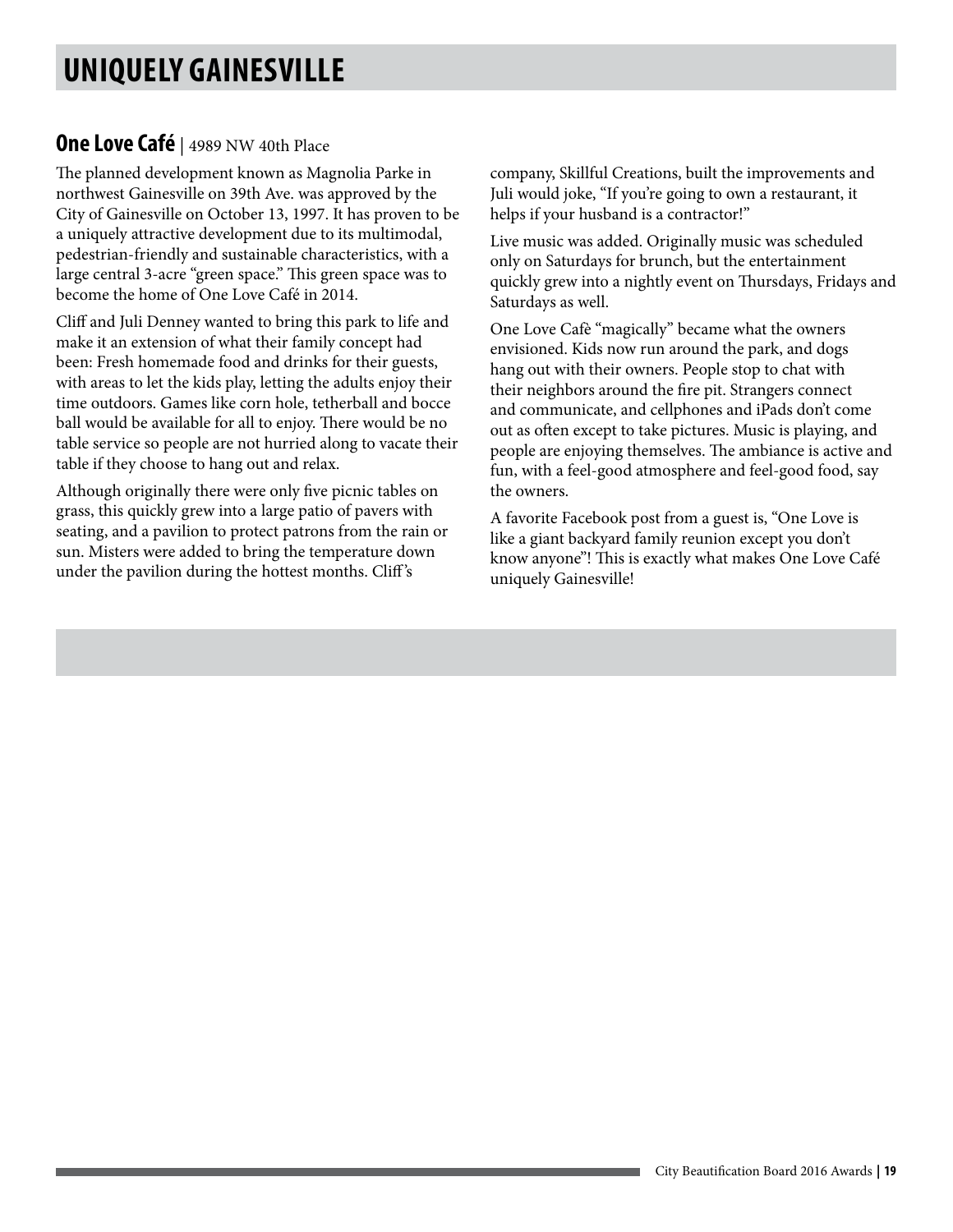### **George T. Harrell M.D. Medical Education Building** | 1104 Newell Drive

Located on the Health Sciences campus of the University of Florida, the Harrell Medical Education building supports a new medical education curriculum and provides advanced training to future and current healthcare providers employing the latest in medical education, teaching and technologies.

Nestled around the canopy of a beautiful majestic oak, the signature four-story building serves as a new front door to the Health Sciences complex. Within the building, new teaching labs, high-tech simulators, meeting rooms, and learning studios catapult the university into a state of the art medical education center.

Preserving and embracing the oak symbolizes the attention to human and environmental interface found throughout the project. Where possible, the building protected native vegetation and habitat adjacent to the site. When not possible, oak trees removed to accommodate construction were harvested, stored, and reused within the building. Under the canopy of the oak, a shaded courtyard provides expanded gathering for interior lobby functions. Surrounding the courtyard, a peaceful fern and azalea

garden provides a scenic and relaxing backdrop for interior offices and classrooms.

 The outdoor garden blends the building and outside into one cohesive unit. In addition to the preservation of existing vegetation, sustainability efforts also included the collection of rainwater from the courtyard and drop off areas. Distribution of such water flows into a series of bio-swales buffeting the building from the adjacent road. The creative team accomplished a purposeful feeling in this design, movement from the building to an outdoor campus in a gracious and transparent manner.

For the University of Florida, this project demonstrates a strong commitment to advancing medical education in the 21st Century. The university's mission is to provide an education that imprints a distinct learning experience for today's students, and fosters a life-long commitment to patient care for the next generation of doctors.

The architect for the project was Heery International of Orlando; the interior architect was Ballinger of Philadelphia, Pennsylvania; the landscape architect was David Conner and Associates of Tampa; and the building construction contractor was Charles Perry Partners of Gainesville.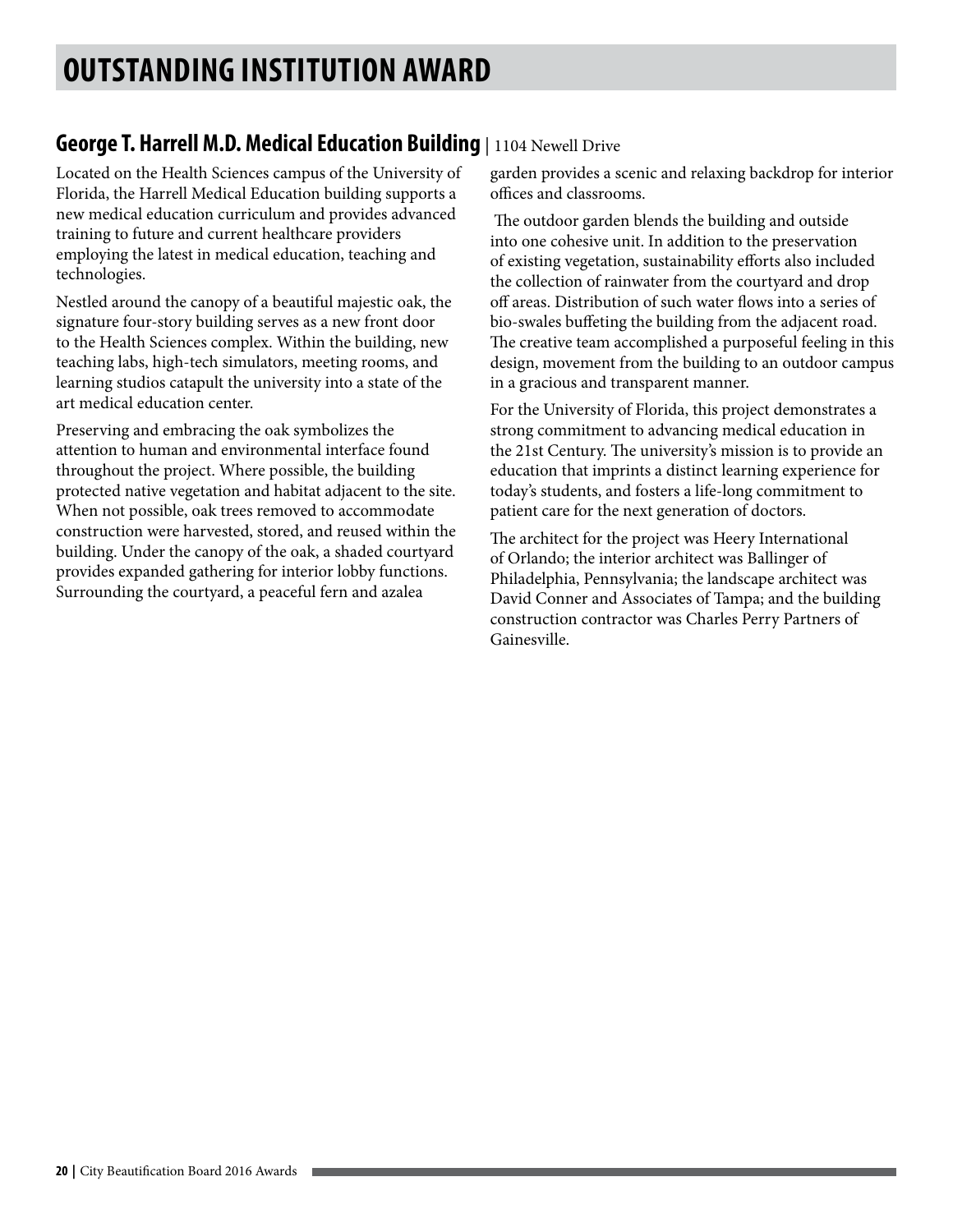# **OUTSTANDING ENVIRONMENTAL AWARD**

#### **Sweetwater Wetlands Park** | 325 SW Williston Road

Sweetwater Wetlands Park provides a unique and innovative approach to achieving new water quality regulatory standards, while providing additional environmental benefits. The facilities filter water in Sweetwater Branch, reduce nutrient loading, and then release clean water to Paynes Prairie while protecting the Floridian aquifer, enhancing wildlife habitat and providing public recreation. It is the most significant integrated water resources project in the city's history.

The 264-acre park is located at the southern tip of Gainesville with the main entrance on Williston Road, just east of the intersection with South Main Street. Parking is available, along with restroom facilities. All buildings are reminiscent of Florida cracker-style architecture. Sustainability elements are demonstrated, including collection of roof drainage into a cistern that is used to water Florida native-landscape plantings.

Three miles of elevated walking trails wend through 125 acres of constructed wetlands. Eight viewpoint structures with covered benches offer visitors a place to rest as they explore the park. A one-half mile boardwalk meanders

through the wetlands and over habitat islands, and offers an opportunity to view wildlife up close. Interpretive signage along the boardwalk explains the park's role in water quality treatment.

Gainesville Regional Utilities and the City of Gainesville Public Works Department partnered to develop Sweetwater Wetlands Park. The Gainesville City Commission approved the project concept in March 2007, and construction began in August 2012. Cooperating organizations including the Florida Department of Environmental Protection, the St. Johns River Water Management District, Alachua County, the Florida Department of Transportation, and the Florida Fish and Wildlife Conservation Commission provided support and assistance.

The design and construction team included: Jones Edmunds and Associates, Engineers; Jones and Jones, Architect and Landscape Architect; Wetland Solutions, Inc., Environmental Consultant; South Arc, Inc., Cultural Resources Consultant; and Wharton Smith Inc., Construction Management.